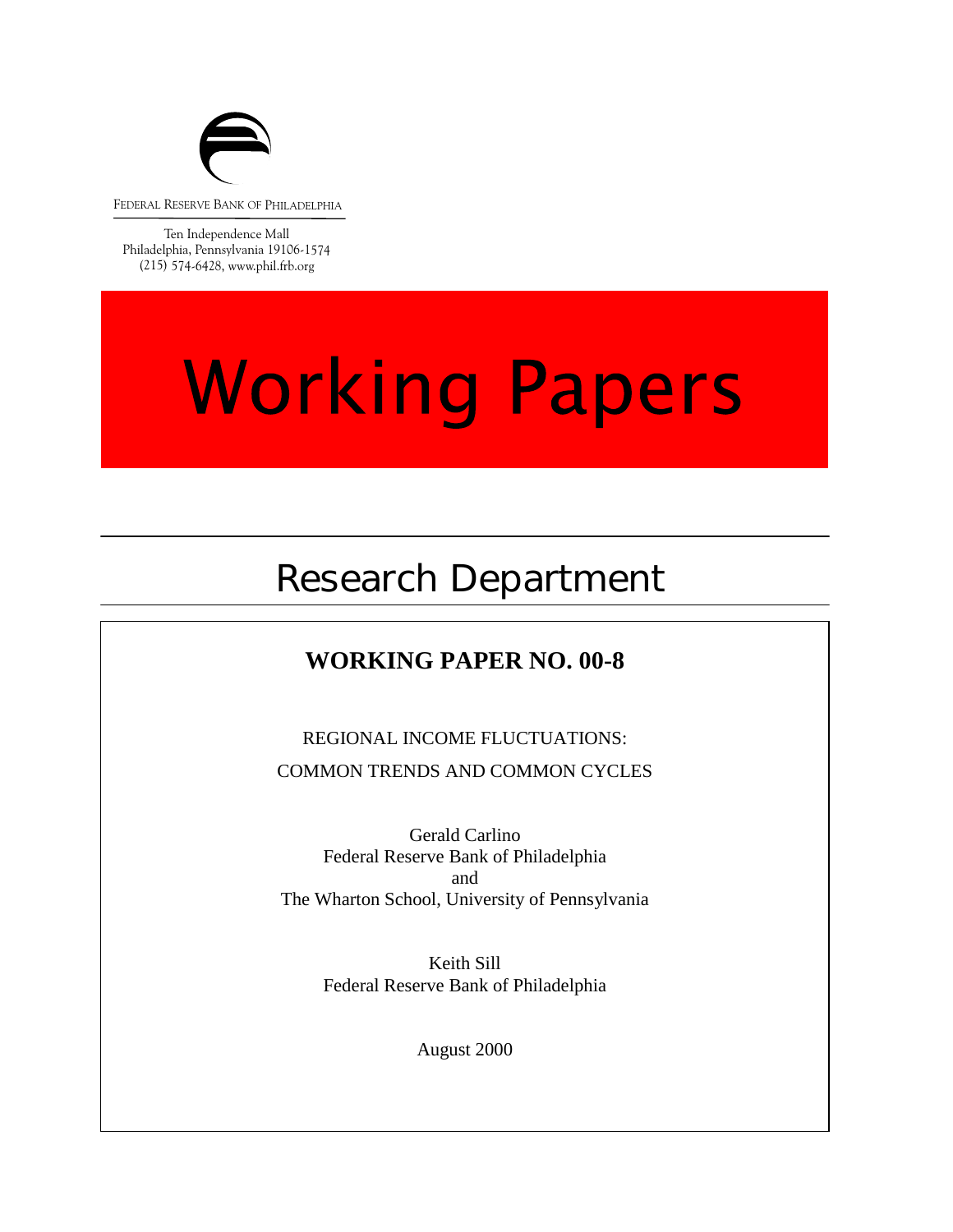### **WORKING PAPER NO. 00-8** REGIONAL INCOME FLUCTUATIONS: COMMON TRENDS AND COMMON CYCLES

by

Gerald Carlino\* Federal Reserve Bank of Philadelphia and The Wharton School, University of Pennsylvania

and

Keith Sill Federal Reserve Bank of Philadelphia

August 2000

*Keywords: Business Cycles; Regional Economics*

*JEL Classification*: C22, E32, R10

\*Corresponding author. Research Department, Federal Reserve Bank of Philadelphia, Philadelphia,

PA 19106. Phone (215) 574-6434. Fax (215) 574-4364. E-mail jerry.carlino@phil.frb.org. We thank Rick Lang for helpful suggestions. We also thank James Sherma for excellent research assistance and Carolyn Bak and Sally Burke for helpful editorial comments. The opinions expressed here are solely those of the authors and do not necessarily represent those of the Federal Reserve Bank of Philadelphia, the Federal Reserve System, or the University of Pennsylvania.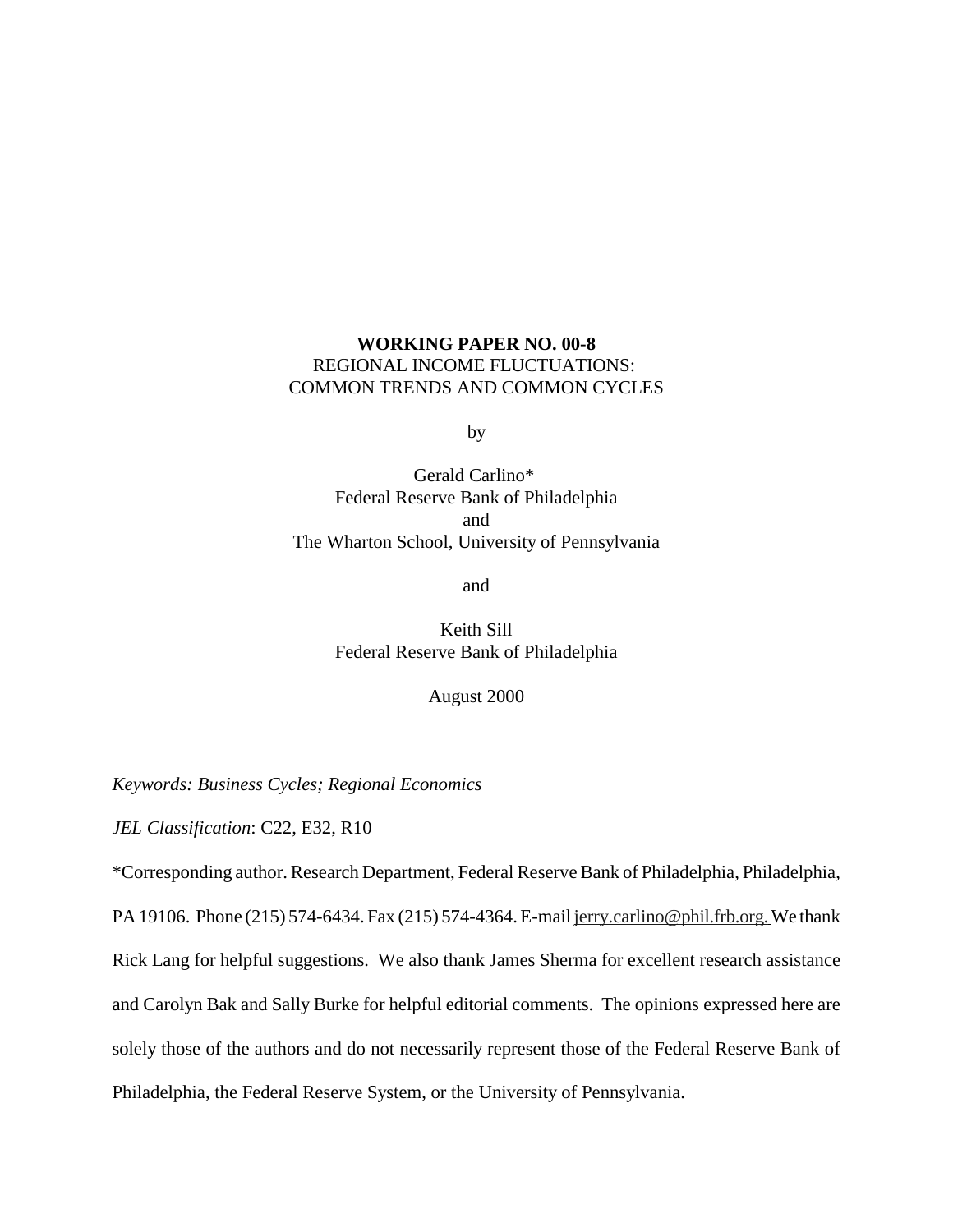#### **ABSTRACT**

This paper investigates trend and cycle dynamics in per capita income for the major U.S. regions during the 1956-95 period. Cointegration and serial correlation common features information are used in jointly decomposing the series into trend and cycle components. We find considerable differences in the volatility of regional cycles. Controlling for differences in volatility, we find a great deal of comovement in the cyclical response for all regions but the Far West. Possible sources underlying differences in regional cycles are explored, such as the share of a region's income accounted for by manufacturing, defense spending as a proportion of a region's income, oil price shocks, and the stance of monetary policy. Somewhat surprisingly, we find that the share of manufacturing in a region seems to account for little of the variation in regional cycles relative to national cycles, but manufacturing's share differentially affects trend growth for four of the seven regions studied.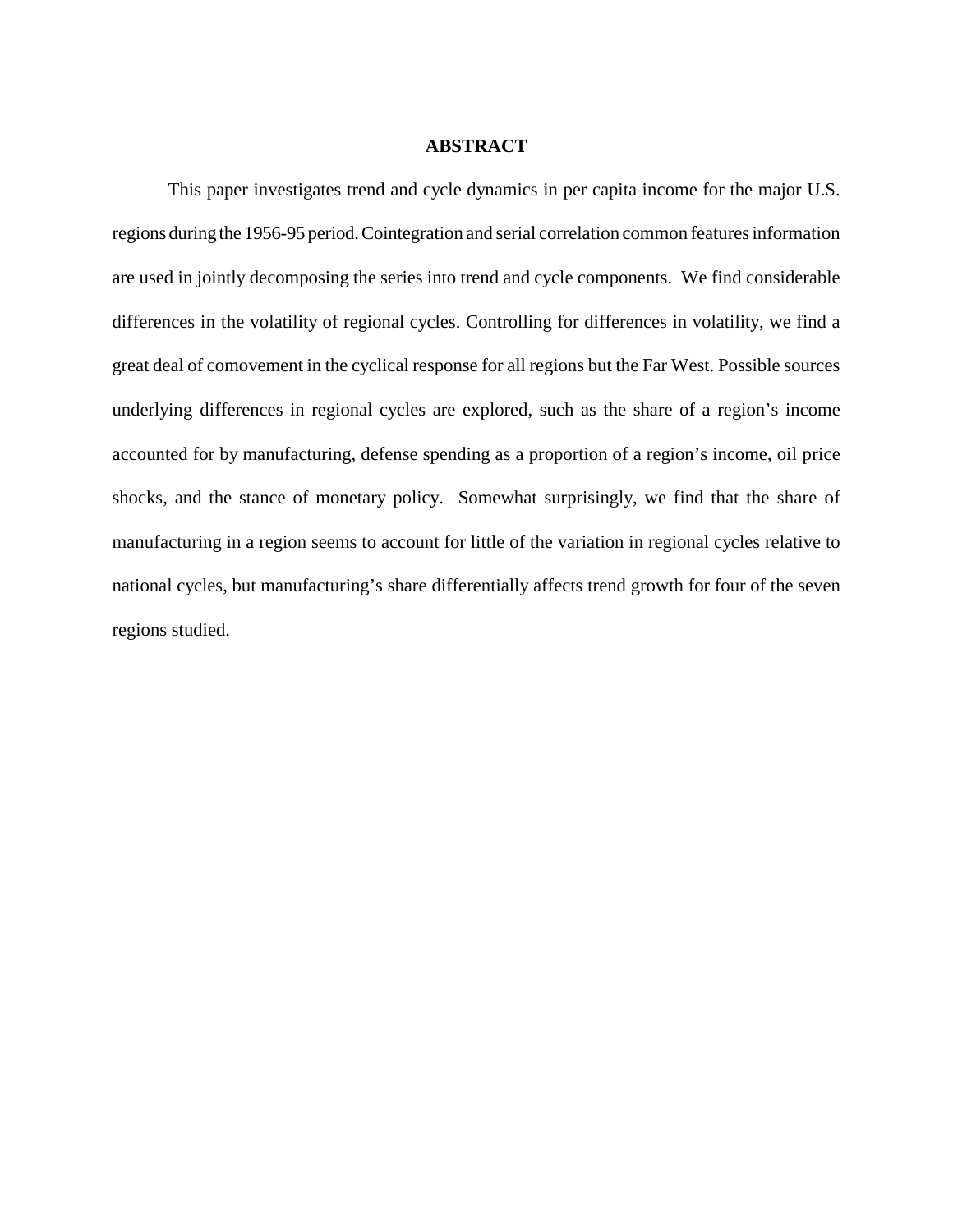#### **I. Introduction**

The United States is made up of diverse regions that, although linked, may respond differently to changing economic circumstances. Some regions may react more strongly than others to nationwide forces, such as changes in monetary and fiscal policies, changes in relative prices, and technological innovations. For example, Carlino and DeFina (1998) showed that regions respond quite differently to unexpected changes in monetary policy. There is evidence that changes in the relative price of energy affect energy-producing states differently from energy-consuming states. Recent cutbacks in defense spending and downsizing in financial industries have been noted as the main reasons for continuing weakness in much of the northeastern part of the country.

Differences in a region's industrial structure may also contribute to differences in regional business-cycle behavior. Since regions have different mixes of industries, they experience different shocks to output, resulting in region-specific business cycles. For example, the Great Lakes region contains a much larger share of the cyclically sensitive manufactured durables sector, while the share of manufactured durables in the Southwest region is much smaller.

Despite long-standing interest in and concern about this issue, there is little empirical evidence on whether and to what extent regional business cycles differ. In this paper we investigate trend and cycle dynamics in regional incomes using recently developed time-series techniques that exploit common features in the regional series.

We look for common trends and common cycles in real per capita personal income for the major regions of the United States using quarterly data for the 1956:1-95:2 period. There are five main findings of this research.

First, the levels of real per capita incomes for the regions are cointegrated.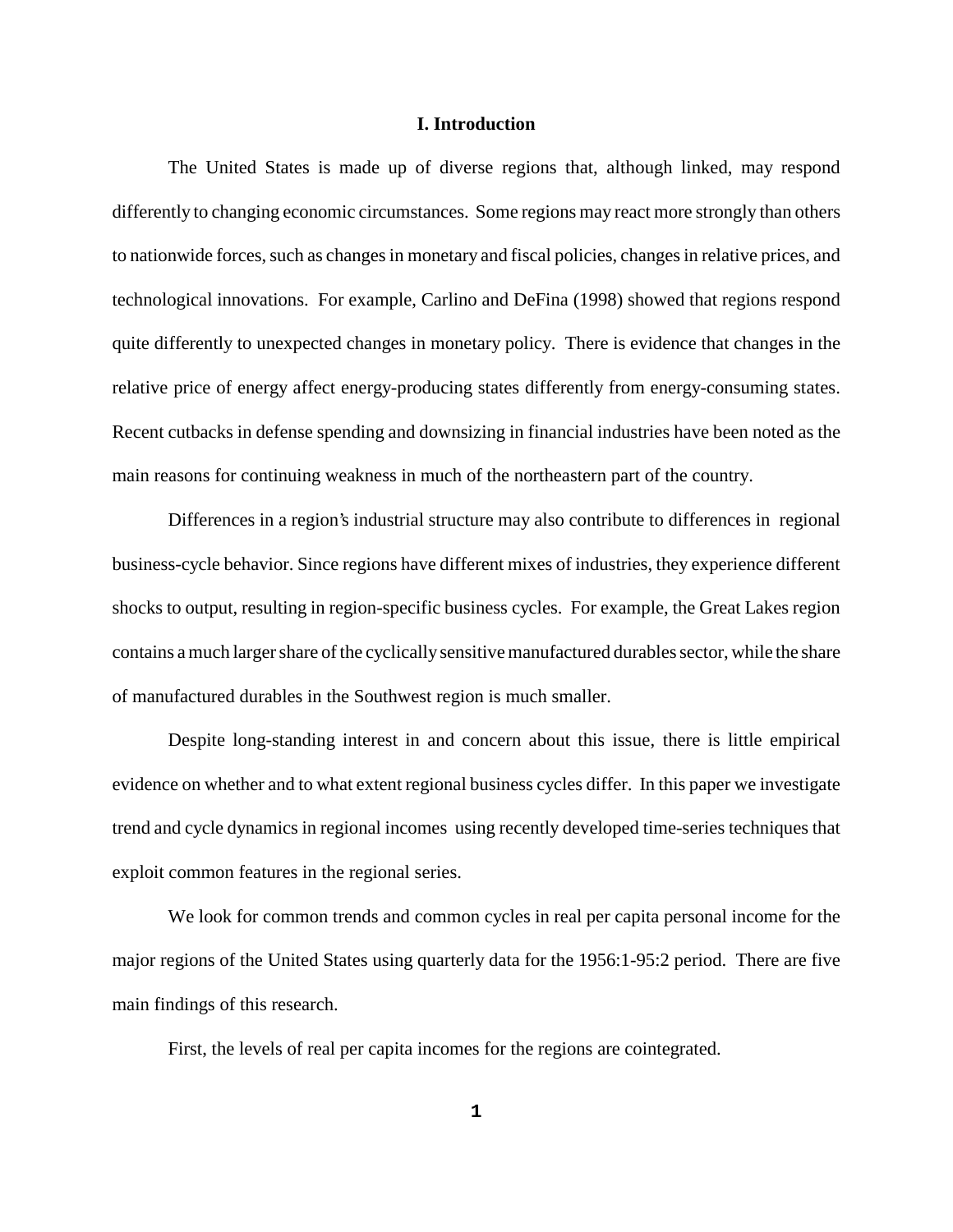Second, our analysis reveals considerable differences in the volatility of regional cycles. The standard deviation of the cyclical component in the most volatile region (Southeast) is almost five times as great as that in the least volatile region (Far West). The cyclical component in the New England, Mideast, Southeast, and Southwest regions tends to be more volatile than the national average. Cycles in the Far West region tend to be less volatile than the national average, while per capita income in the Great Lakes and Plains regions is about as volatile as the national average.

Third, controlling for differences in volatility, we find a great deal of comovement in the cyclical response of all but the Far West region. Although the Far West region tends to comove with the other regions and the nation, the extent of that correlation is much weaker than it is for all other regions.

Fourth, we find that cyclical innovations are relatively more important than trend innovations in explaining the total variation in regional per capita incomes. This finding highlights an important feature of our methodology. The technique we use allows for variability in both trend and cycle components of regional per capita incomes. This is significant because a deterministic trend model could attribute too much importance to transitory fluctuations.

Finally, we explore some possible sources underlying the differences in regional cycles, such as the share of a region's income accounted for by manufacturing; defense spending as a proportion of a region's income; oil price shocks; and the stance of monetary policy. Somewhat surprisingly, we find that the share of manufacturing in a region seems to account for little of the variation in regional cycles relative to national cycles, but manufacturing's share differentially affects trend growth in four of the seven regions studied.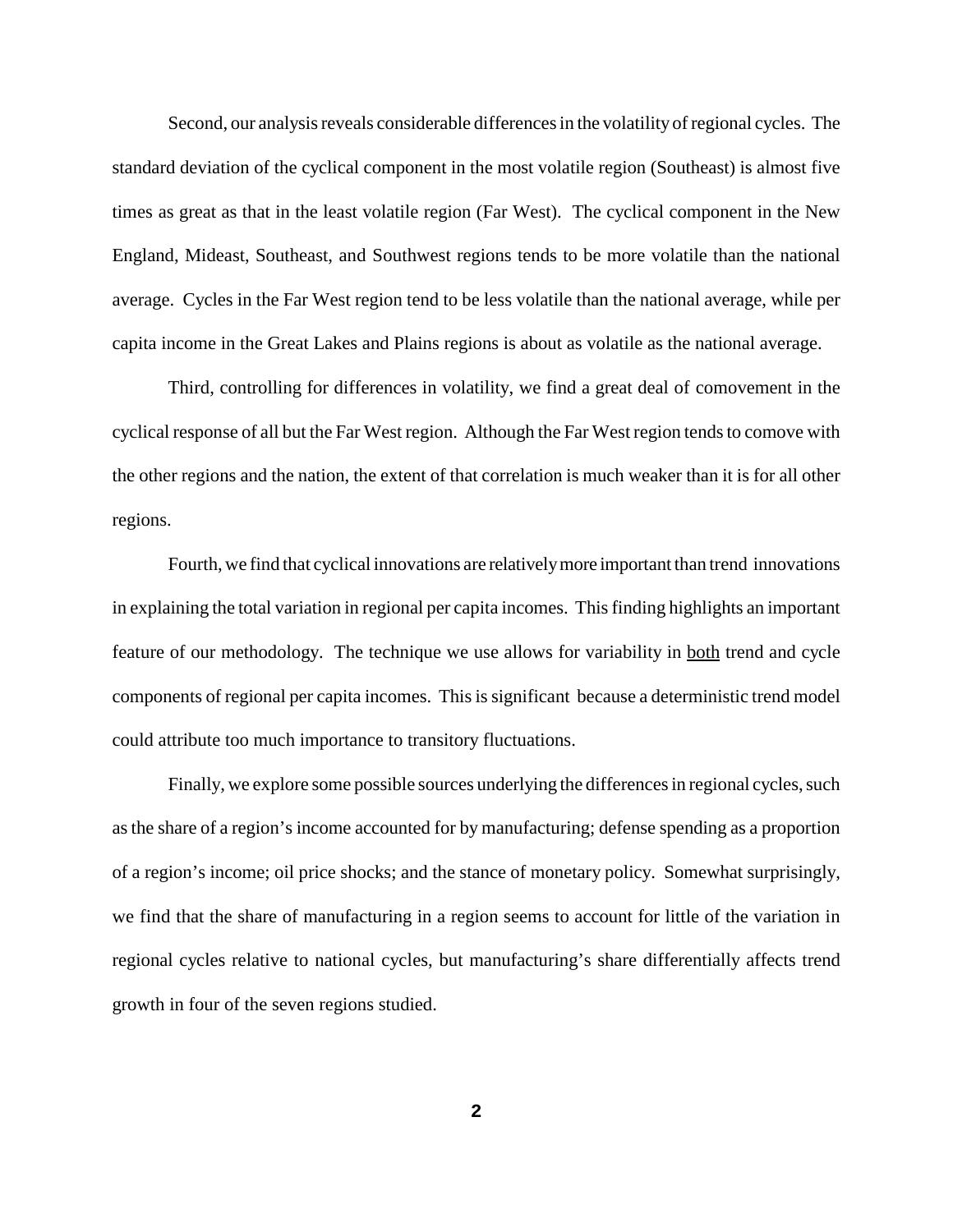#### **II. Literature Review**

Studies on regional business-cycle theory and measurement date from the early work of McLaughlin (1930), Vining (1949), Borts (1960) and Syron (1978). Recently, interest in regional fluctuations has been renewed, and the authors of new studies have employed systems methods of estimation--vector autoregression (VAR) techniques. Recent papers by Sherwood-Call (1988), Cromwell (1992), Carlino and DeFina (1995), and Coulson (1999) have focused on differential regional growth instead of differences in regional business cycles.<sup>1</sup> One exception is a recent paper by Quah (1996). Quah looks at comovement among aggregate and regional disaggregated data by modeling the dynamics as a cross-sectional distribution. While Quah's work is related to ours, his goal is to consider how leading regions contribute to national cycles, whereas ours is a comparison of cycles among regions.

#### **III. The Empirical Model**

Our study uses quarterly data on real per capita personal income (in logs) by major BEA region for the 1956:1 to 1995:2 period. One issue is how to deflate nominal regional incomes, since regional price deflators do not exist. However, consumer price indexes (CPIs) do exist for many of the metropolitan areas in the various regions. To form the regional CPIs, we grouped the available metropolitan-area CPIs by region and weighted them by their relative importance. Unfortunately, Denver is the only metropolitan area in the Rocky Mountain region where the BLS calculated a CPI, and this index is available only for 1964-86. Given the absence of a deflator that covers our entire sample period, we elected to drop the Rocky Mountain region from our analysis. This is not a major concern, since the Rocky Mountain region accounts for only 3 percent of national income and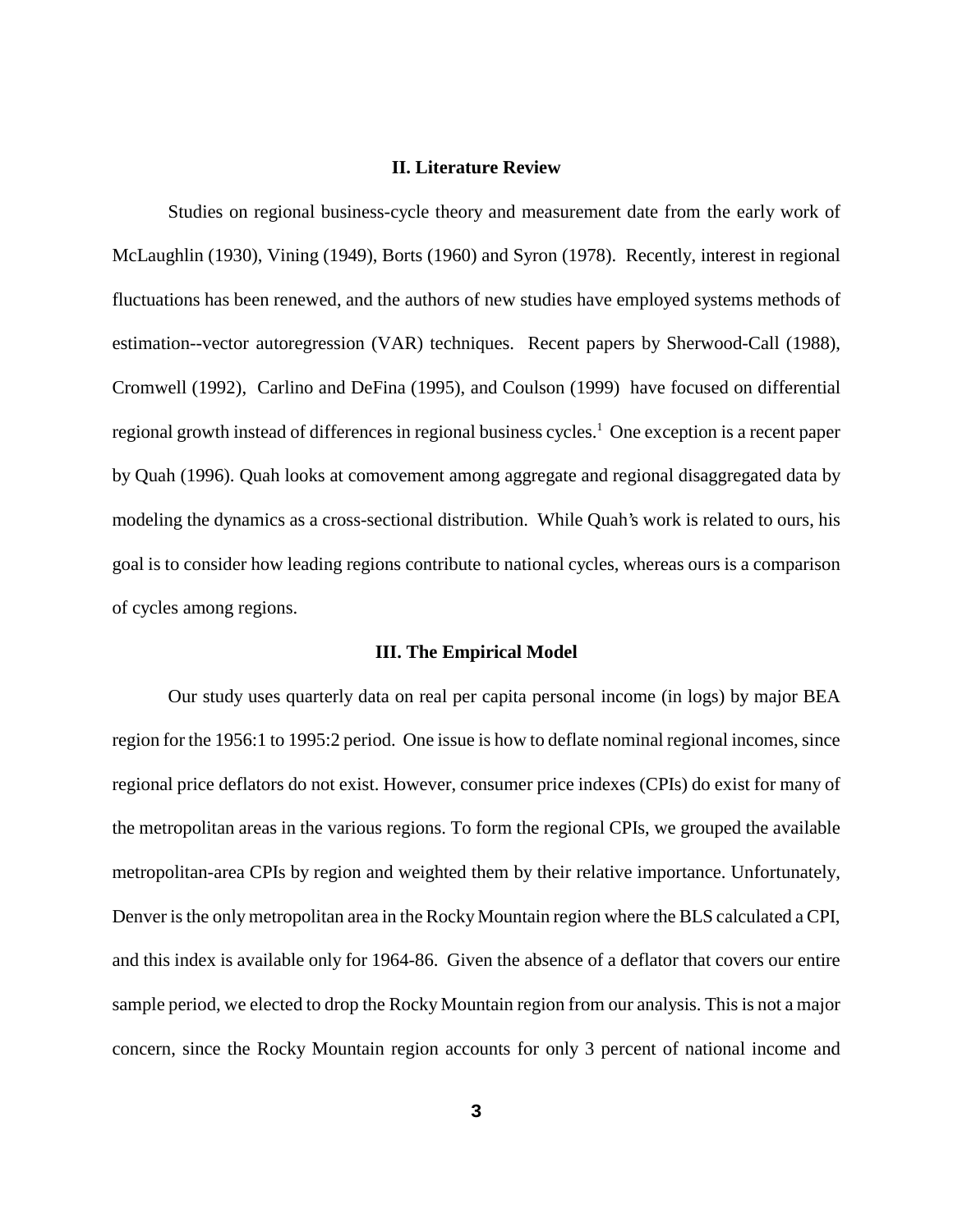population. This leaves seven regions in the analysis that follows.<sup>2</sup> Cointegration tests revealed that the seven regional price indexes share a single cointegrating relationship. We also found a fairly high degree of correlation among the regional inflation measures (correlation coefficients were, in general, around .75).

Not surprisingly, we found that average quarterly real per capita income growth varied widely across regions, ranging from a low of less than two-tenths of a percent in the Far West region to a high of over six-tenths of a percent in the Southeast region. The simple correlations of growth in regional real per capita incomes are reported in Table 1, along with the sample standard deviations (final column). The standard deviation of real per capita income growth varies widely across regions: the standard deviation of real per capita income growth in the most volatile region (Plains) is almost twice that of the least volatile region (Mideast).

Our analysis of the regional data proceeds by examining whether the series are cointegrated, the presence of cointegrating relationships indicating that the series share stochastic trends. Augmented Dickey Fuller (ADF) and Phillips-Perron (PP) tests were used to check for stationarity in the level and growth rate of regional real per capita incomes. We find that the unit root null cannot be rejected for the level of regional real per capita income using either test, although stationarity is achieved by first differencing. Thus, the levels of the series appear to be I(1) while first differences are  $I(0)$ .

 The likelihood-based cointegration tests of Johansen (1988, 1991) and Johansen and Juselius (1990) were used to test for cointegration under the restriction of a single lag in the vector error correction model (VECM) representation of a system with seven variables. This lag length was chosen based on Akaike and Schwarz information criteria. A constant term was included in the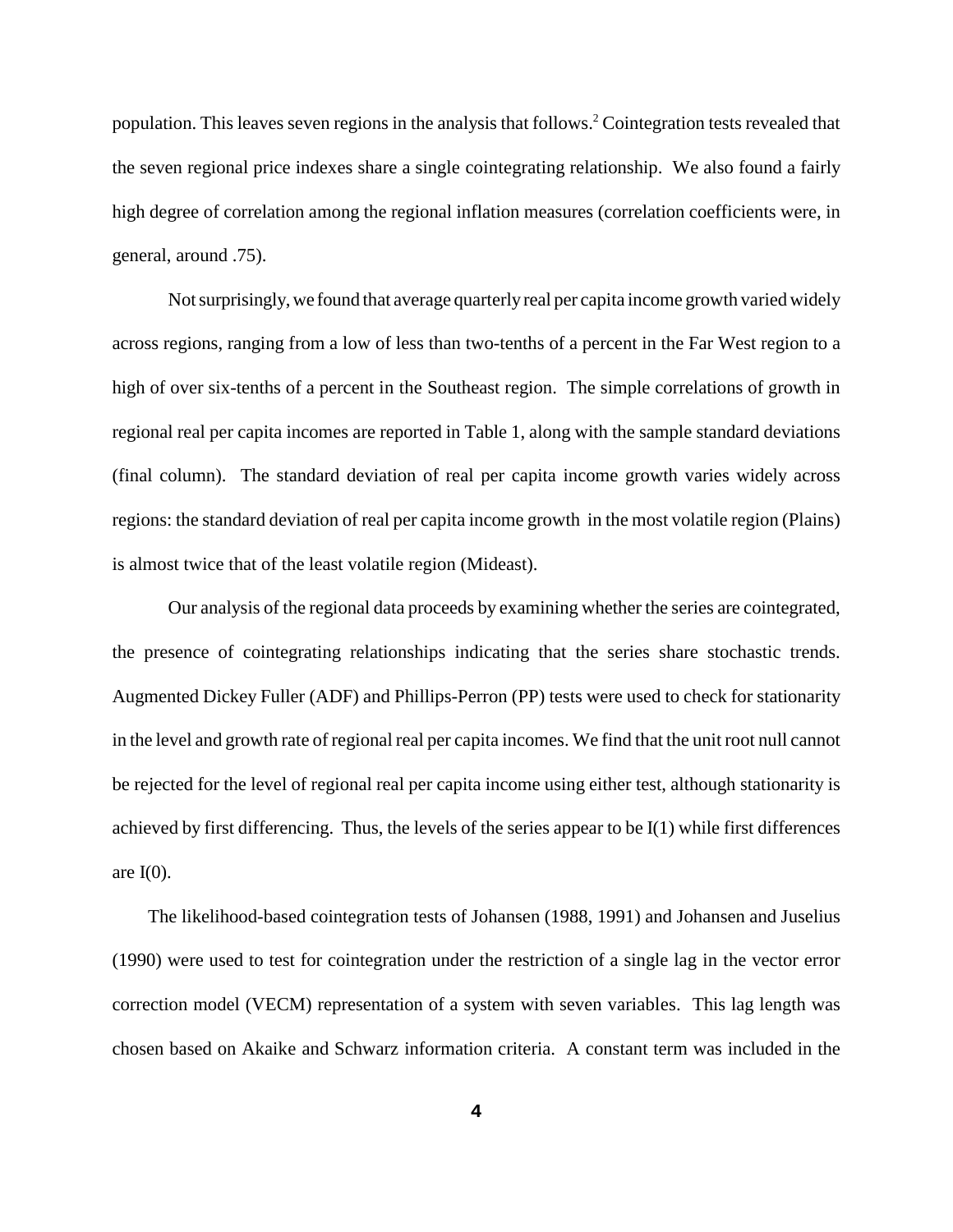VECM. The results of a likelihood ratio test for cointegration are presented in Table 2. The lambdamax test statistics indicate a single cointegrating relationship among the seven regions, while the trace test statistic supports two cointegrating relationships. We proceeded under the assumption that the data are adequately characterized by two cointegrating relations. The presence of such common long-run trends in the regional data could arise from factors such as national economic policy or perhaps common productivity movements.

The regional income series appear to have common trends, but do they have common cycles? We examined this possibility using the common features framework described in Engle and Kozicki (1993) and Vahid and Engle (1993). Let  $y_t$  denote an n-vector of I(1) variables whose first difference is autoregressive. The elements of  $\Delta y$ , are said to have a serial correlation common feature if there exists a linear combination  $\beta \Delta y_t$  such that  $E_{t-1}(\beta \Delta y_t) = 0$ . Vahid and Engle (1993) show that if a set of I(1) variables share a serial correlation common feature, the levels of the variables share a common cycle in their Beveridge-Nelson decompositions. Engle and Kozicki (1993) use the common features framework to examine international business cycles, interpreting serial correlation common features as common business cycles.

We tested for the presence of serial correlation common features in the regional income series using the canonical correlation-based tests described in Vahid and Engle (1997). The test examines canonical correlations between  $\Delta y_t$  and its relevant history, determined as the dependent variables in the VECM representation of the system. The canonical correlations that are insignificantly different from zero represent linear combinations of  $\Delta y_t$  that are uncorrelated with the past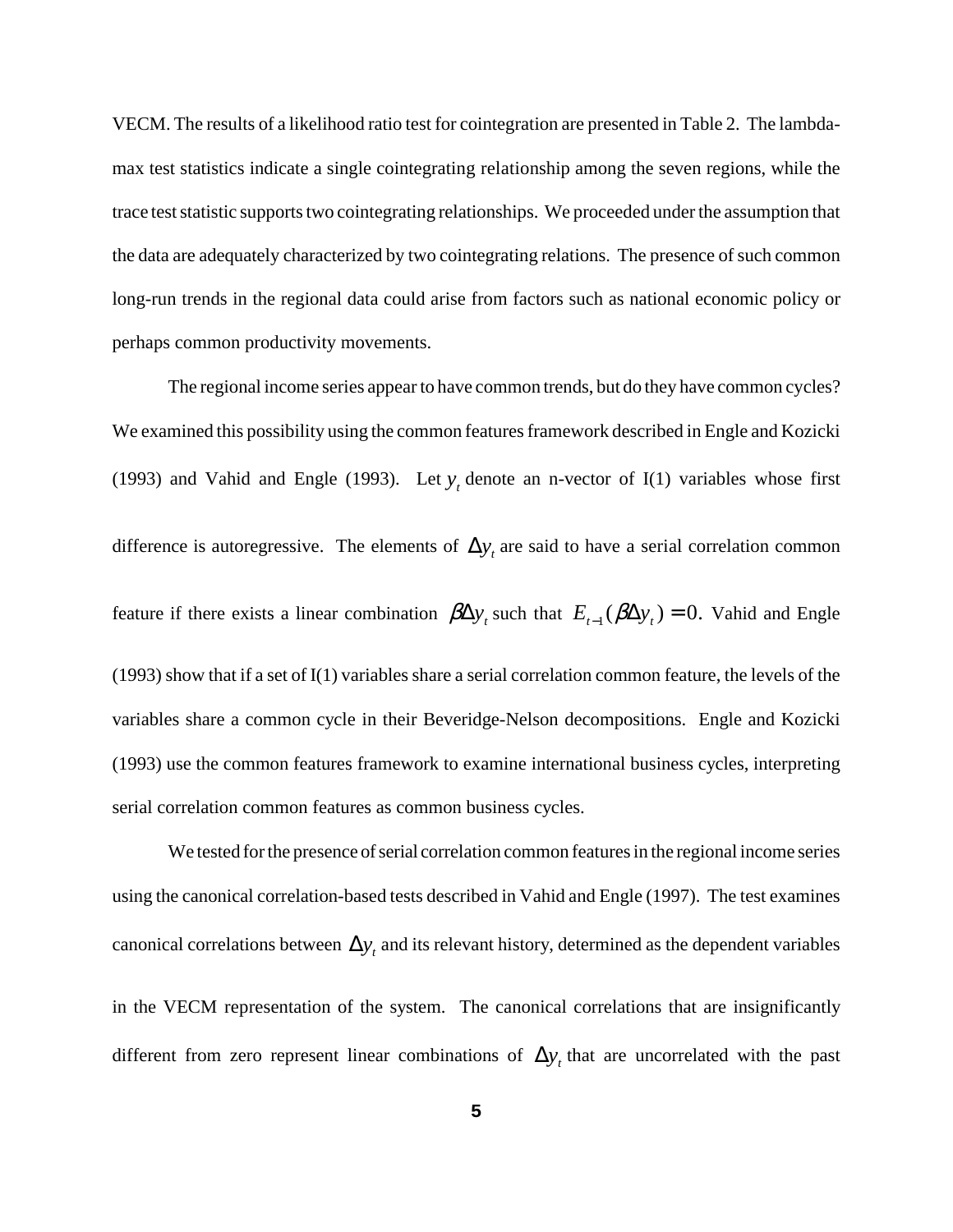information set and thus give the number of independent cofeature vectors. The results of the tests are given in Table 3. The test statistic is based on the scalar components model framework of Tiao and Tsay (1989). Ordering the squared canonical correlations  $(\lambda_i^2)$  from low to high, the null

hypothesis for the test is that the first j correlations are zero but the  $(j+1)$ th is nonzero. The tests are consistent with a finding that the system is characterized by four canonical correlations that are insignificantly different from zero, suggesting that the system has four independent cofeature vectors.

We conclude that the seven regions do share common, synchronous cycles. To further analyze the dynamics of regional income we decompose the series into trend and cycle components. We do so making use of the information on the number of cointegrating vectors and cofeature vectors. Consider first the VECM representation of the *n*-dimensional regional income system where, for ease of exposition, we drop constant terms:

$$
\Delta y_t = \Pi_1 \Delta y_{t-1} + \dots + \Pi_p \Delta y_{t-p} + \beta \alpha^{\prime} y_{t-1} + \varepsilon_t \tag{1}
$$

with  $\gamma$  and  $\alpha$  full rank matrices of order  $n \times r$ , and r is the rank of the cointegration space.

Following Vahid and Engle (1993) we estimate the following restricted reduced form system by two stage least squares:

$$
\begin{bmatrix}\nI_s & \tilde{\alpha}^* \\
0_{(n-s)\times s} & I_{n-s}\n\end{bmatrix}\Delta y_t = \begin{bmatrix}\n0_{s\times (np+r)} \\
\Pi_1^* \dots \Pi_p^* \beta^*\n\end{bmatrix}\n\begin{bmatrix}\n\Delta y_{t-1} \\
\vdots \\
\Delta y_{t-p} \\
\hat{\alpha}^* y_{t-1}\n\end{bmatrix} + V_t
$$
\n(2)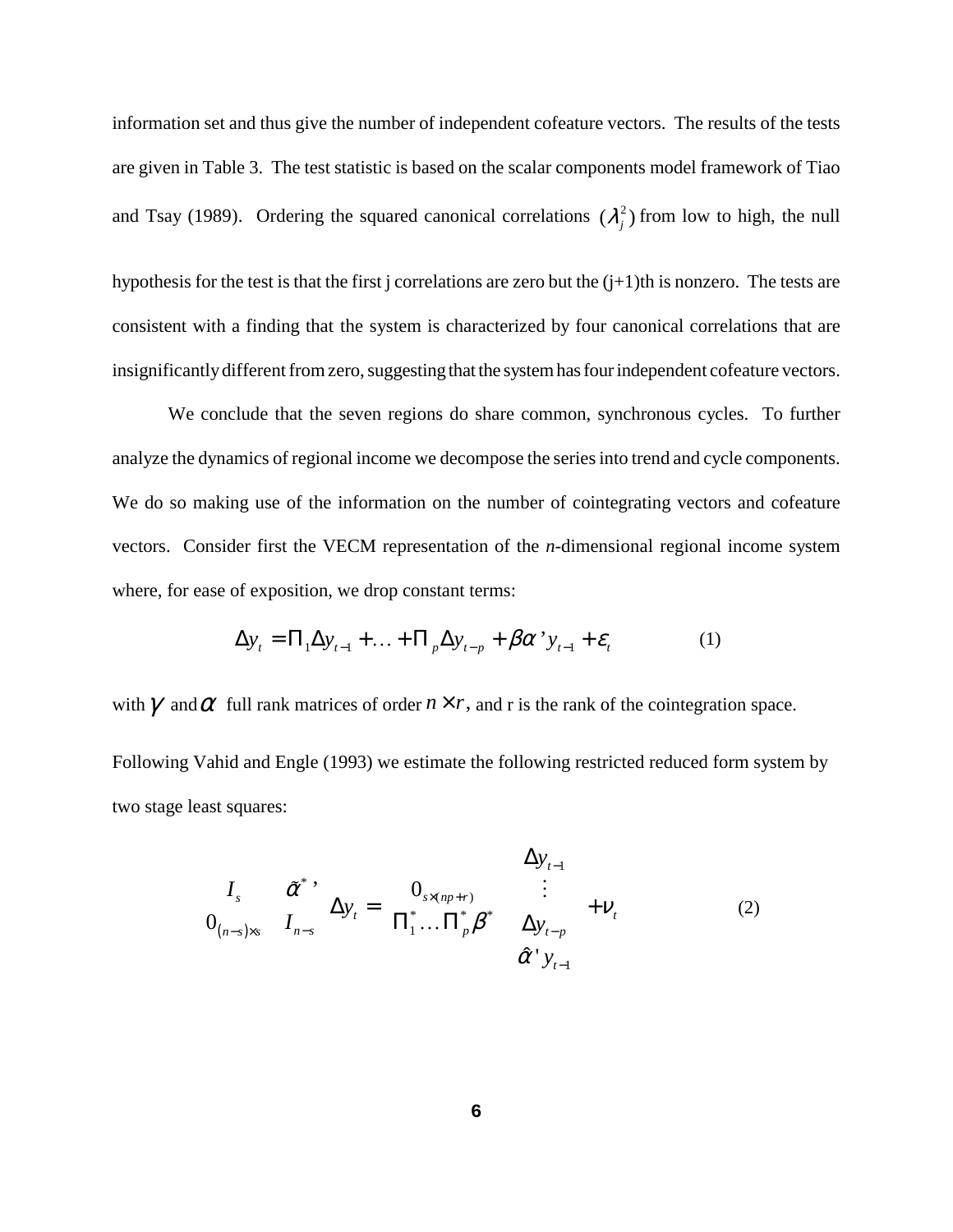where  $\prod_{i}^{*}$  and  $\pmb{\beta}^{*}$  represent the partitions of  $\prod_{i}$  and  $\beta$  corresponding to the bottom *n-s* reduced form VECM equations and *s* is the number of linearly independent cofeature vectors. The error term  $V_t$ , in equation (2) is given by:

$$
V_t = \begin{bmatrix} I_s & \tilde{\alpha}^* \\ 0_{(n-s)\times s} & I_{n-s} \end{bmatrix} \varepsilon_t
$$

Inverting the coefficient matrix on  $\Delta y_t$  in equation (2) and multiplying through the right-hand side of equation (2) yields a reduced form VECM model that contains the common feature and cointegration information:

$$
\Delta y_t = \Pi_1^{**} \Delta y_{t-1} + ... + \Pi_p^{**} \Delta y_{t-p} + \beta^{**} \alpha^{*} y_{t-1} + \varepsilon_t^{*}
$$
 (3)

This reduced form representation allows then for the efficiency gains due to common cycles.

Representation (3) can be used in a multivariate decomposition of the series into trend and cycle components. We examined two such decompositions: the Beveridge-Nelson (1982) decomposition and the Gonzalo-Granger (1995) decomposition. Under certain circumstances these two decompositions are equivalent, but in general the common-factor-based approach of Gonzalo-Granger is such that the permanent component of the decomposition, although an I(1) process, is not representable as a multivariate random walk.<sup>3</sup> The cyclical component from both decompositions are plotted in Figure 1.<sup>4</sup> The cycles are quite similar region-by-region, with the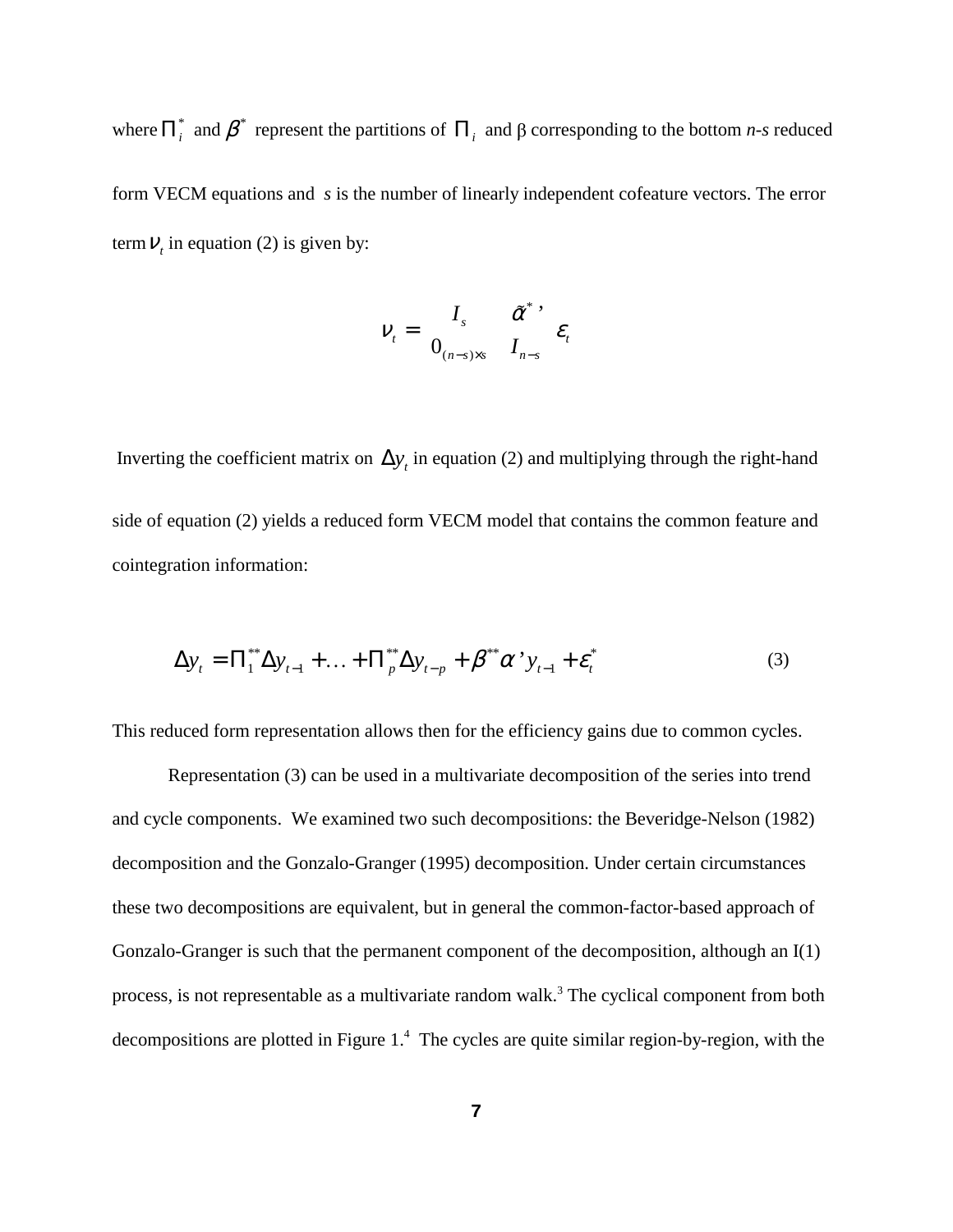possible exception of the Far West, where the Beveridge-Nelson decomposition gives a somewhat more volatile cycle. Given the similarity of the cyclical components derived from the two decompositions and the wide familiarity with the Beveridge-Nelson decomposition, all the results that follow are based on the cyclical and trend components given by the multivariate Beveridge-Nelson decomposition.

A. Trend-Cycle Decompositions The percent change in the actual levels of per capita incomes for the seven BEA regions and the U.S. for the past seven recessions is reported in the top panel of Table 4. The table also reports the Beveridge-Nelson trend components in the middle panel and the Beveridge-Nelson cyclical components in the bottom panel for each recession.<sup>5</sup> The table shows, for example, that the 5.6 percent annualized decline in real per capita income in the Great Lakes region during the 1957-58 recession consists of a 0.8 percent increase in the trend term and a 6.3 percent decline in the cyclical component.<sup>6</sup>

The 1973-75 recession and the 1980 recession are of interest for several reasons.<sup>7</sup> First, these were among the most severe recessions of the postwar period for most regions. Declines in real per capita income were in general larger in the 1973-75 and 1980 recessions than in those of other postwar recessions. At the national level, real per capita income fell more than 6 percent on an annualized basis during the 1980 recession, compared with the 4 percent annualized drop in the 1973-75 recession, the prior largest downturn of the postwar period. Second, Table 4 shows that the effects of the 1973-75 and 1980 recessions led to declines in trend growth for all regions. That is, real per capita personal incomes at the regional level never return to the earlier trends following the 1973-75 recession and 1980 recessions.

With the exception of the Far West region, prior to the 1973-75 recession, the trend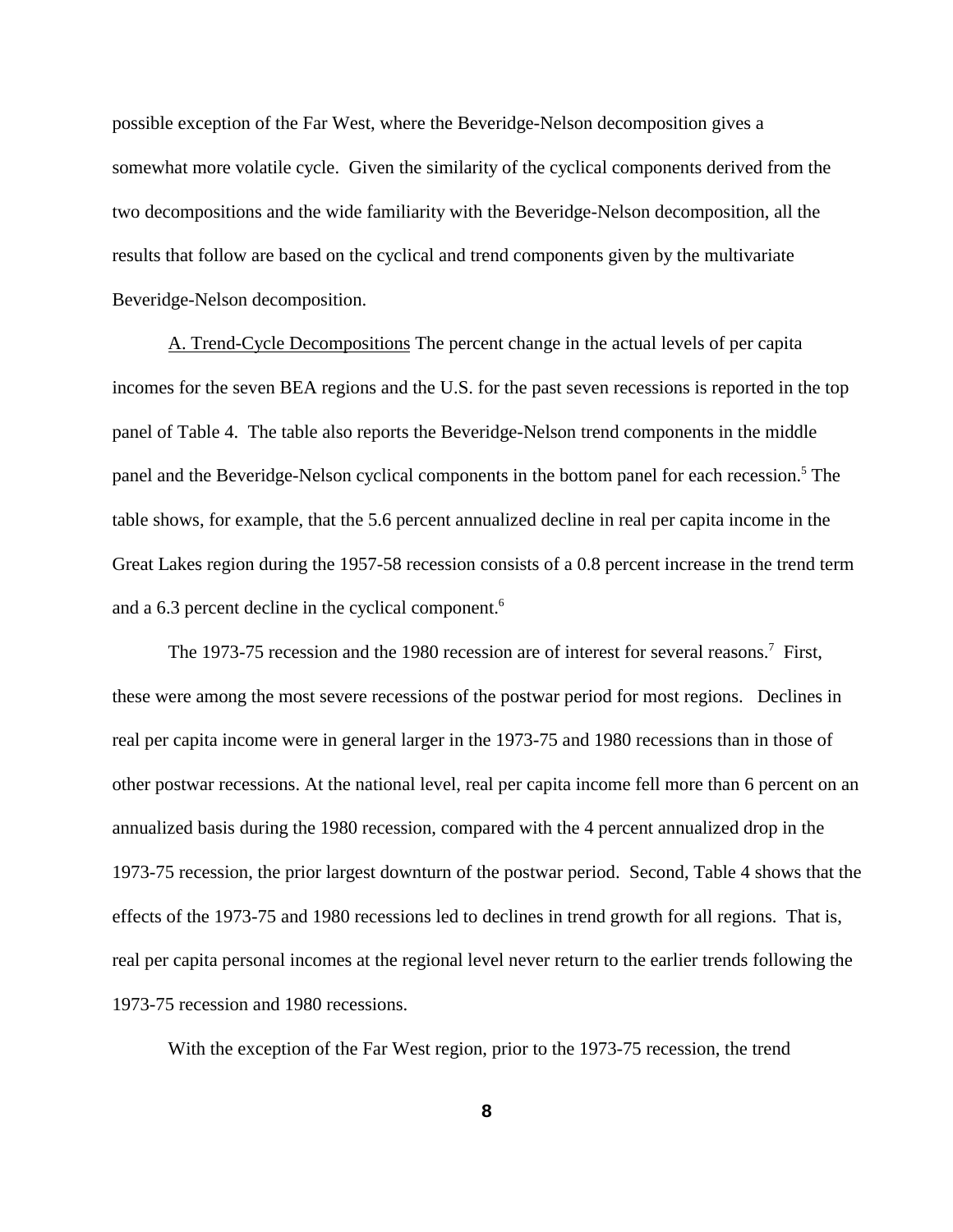component generally increased during recessions, mitigating transitory declines in *total* real per capita income. However, beginning with the 1973-75 recession, the trend component has generally declined in all recessions and in all regions. Thus, our findings for the U.S. regions are in accord with the Nelson and Plosser (1982) view that business cycles are not entirely temporary events.

We now turn our attention to the transitory components of regional incomes. In the Southwest and Far West regions, the Beveridge-Nelson cyclical component was negative in six of the seven recessions shown in Table 4, while it was negative in five recessions in the Great Lakes region. On the other hand, the Beveridge-Nelson cyclical component was negative in only two of the past seven recessions in the Southeast region, and it was negative in three recessions in the New England region. To approximately control for differences in amplitude of the series and help clarify the common timing and duration of regional cyclical components, we standardize the regional cyclical components by dividing each series by their respective standard deviations. Figure 2 presents the standardized cyclical component for each region. The graph includes the NBER recession bars for reference, shaded from peak to trough.<sup>8</sup> The standardized cyclical component for the nation has been included in each graph. The graph shows that the cyclical component exhibits a cyclical pattern similar to NBER reference cycles in all regions.<sup>9</sup> Typically, the cyclical component declines during recessions and increases during expansions. This cyclical pattern shows up in all regions but is much more pronounced in the Far West region, especially during the first half of the sample. The graph shows that six of the seven regions have highly correlated cycles. The Far West region tends to differ from the other regions mostly in terms of the amplitude of its cycles. In addition, the amplitude of the cycle for the Plains region tends to be more pronounced than the other regions during the last ten years of the sample. There also appear to be more high-frequency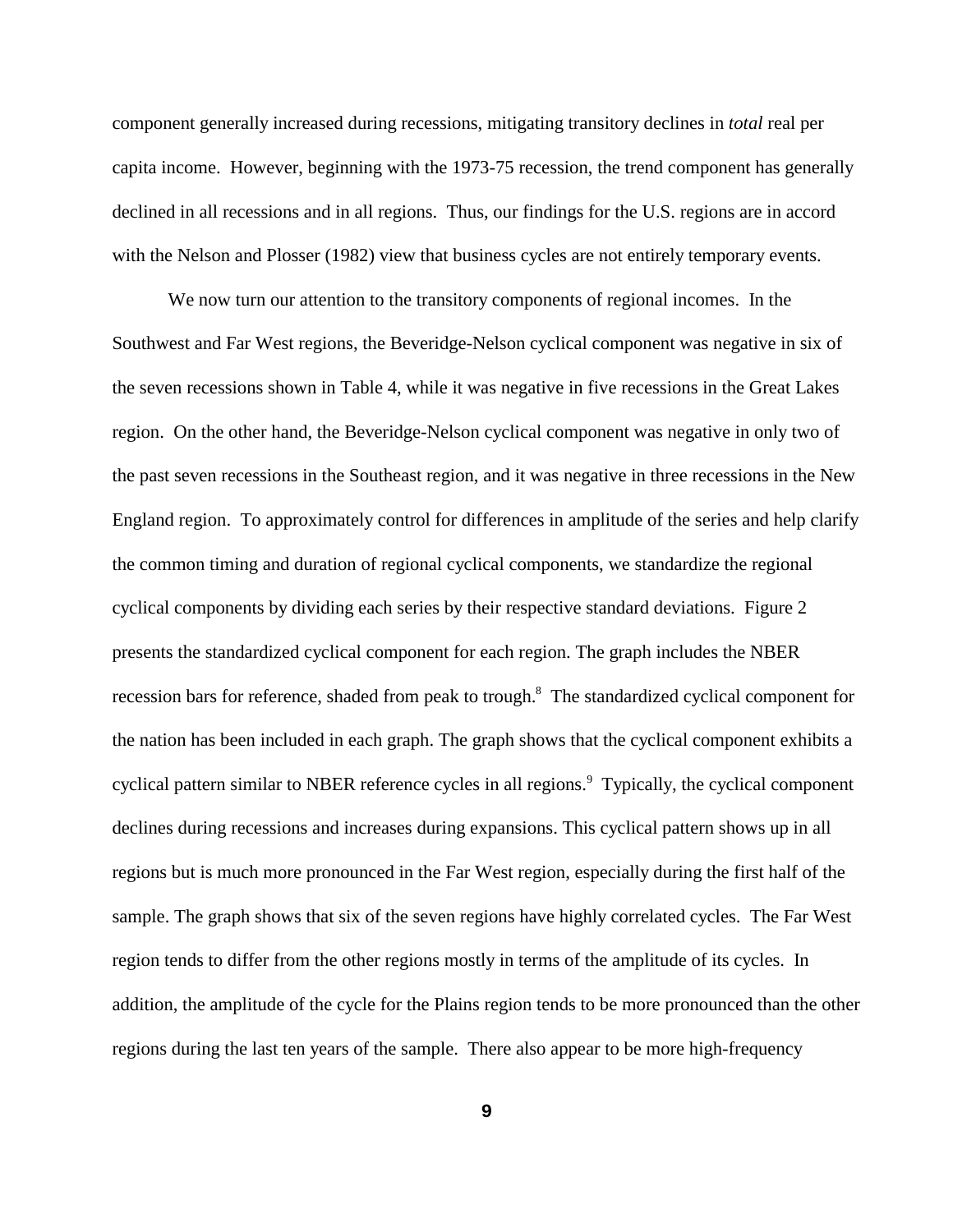fluctuations in the transitory component since the early 1980s than before that time. Similarly, prior to the 1980s, there was much more low-frequency fluctuation in the cyclical component than after that date.

Table 5 reports the simple correlation coefficients among the regional and national cyclical components. With the exception of the Far West region, the correlation coefficients among regions in every instance are equal to 0.88 or more. Hence, the transitory components in regions other than the Far West are highly correlated with the national cyclical component. With the exception of the Far West region, the correlation coefficient is at least 0.92 between any of these regions and the nation. The Far West region shares a much weaker correlation with the nation and all other regions. The correlation between the Far West and the other regions is 0.33 or less.

The last column of Table 5 reports the standard deviation of the regional cyclical components for our entire sample period. Despite the comovement of the regional cyclical components, the data reveal considerable cross-regional differences in volatility. The cyclical component in the most volatile region (Southeast) is almost five times as great as in the least volatile region (Far West). The cyclical component in the New England, Mideast, Southeast, and Southwest regions tends to be more volatile than the national average. Per capita income in the Far West region tends to be less volatile than the national average. Per capita income in the Great Lakes and Plains regions is about as volatile as the national average.

B. Variance Decomposition of Regional Per Capita Income Innovations The relative importance of innovations to the transitory and permanent components for the total variation of regional per capita income is investigated via a variance decomposition. The decompositions are based on bivariate VARs of the log first differences of the permanent and transitory components.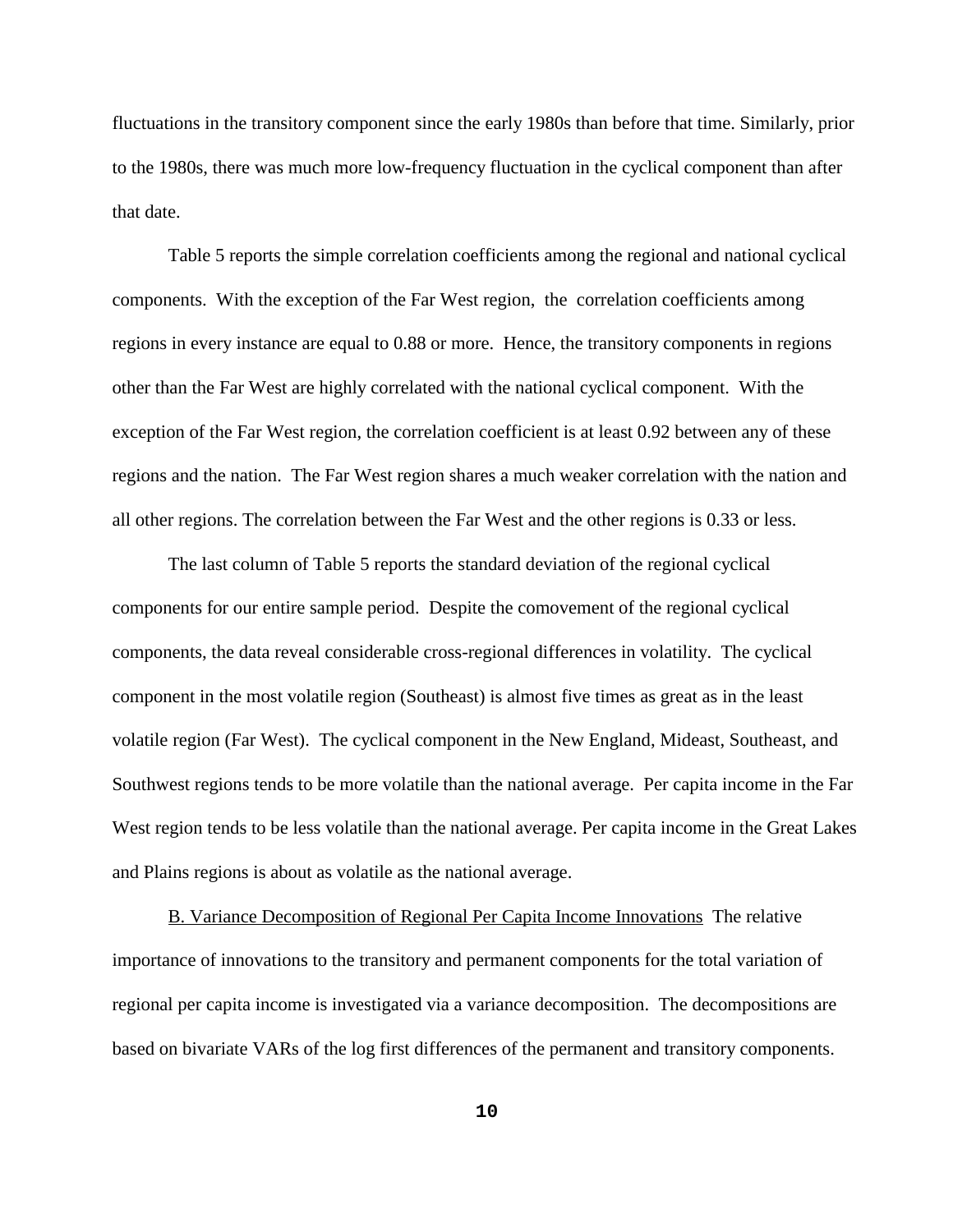Each VAR contains three lags of each variable (based on the Schwarz information criterion) and a constant term. The findings of the trend/cycle decomposition are reported in Table 6 for selected horizons (h) between 1 and 16 quarters. The decompositions reported in Table 6 are based on seven separate variance decompositions (one for each region). In Table 6, each cell contains two numbers: the first number represents the relative importance of a shock to that component when the trend is ordered first in the orthogonalization procedure, and the number in parentheses represents the same measure when the cyclical component is ordered first. Engle and Issler (1995), and others, suggest putting trend innovations first in the orthogonalization procedure, since in real business cycle models innovations in productivity cause both trend and cycle movements.

When the trend component is ordered first in the decomposition, the greatest contribution to the long-run or 16-step ahead forecast variance comes from the cyclical component for five (Mideast, Great Lakes, Plains, Southeast, and Southwest) of the seven regions. Alternatively, when the cyclical component is ordered first in the decomposition, the greatest contribution to the 16-step ahead forecast variance also comes from the cyclical component for all regions with the exception of the Southeast and Southwest regions, which are too close to call. By and large, these results suggest that the cyclical component makes the greatest contribution to regional income forecast variances.

#### **IV. What Causes These Differential Responses?**

In this section we look at the effects of a number of variables commonly thought to affect both cycle as well as trend growth. Differing industrial structures is perhaps the most often cited reason to account for regional differences in both business cycle responses and trend growth. At the national level, Lilien (1982), Long and Plosser (1987), and Horvath and Verbrugge (1995), among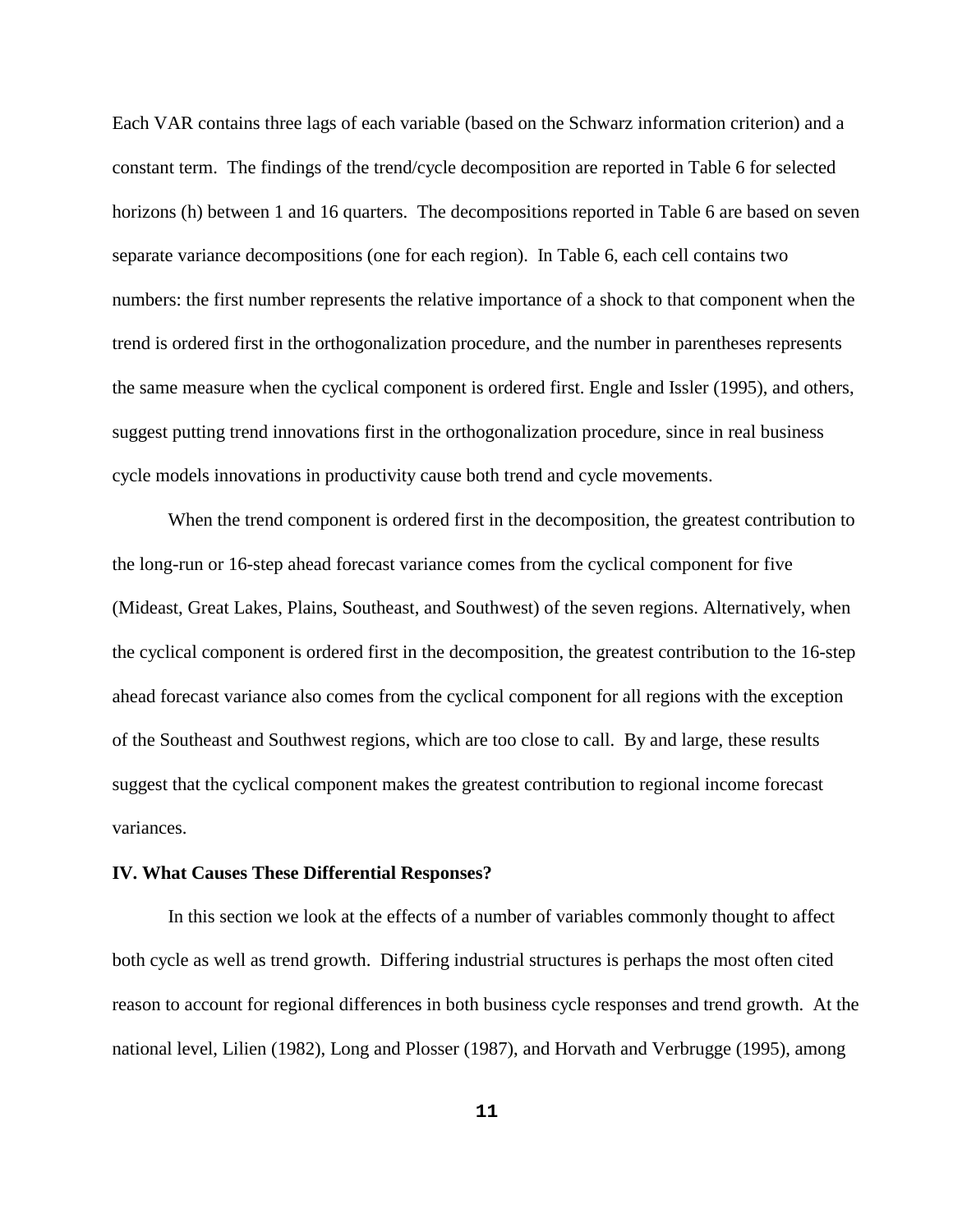others, find that a significant part of aggregate fluctuations is due to sectoral shocks. The combination of regional differences in industrial structure and the different responses of various industries to shocks could make some regions more vulnerable to innovations than others. In addition, Shea (1996) has found evidence that industries that comove over time also tend to agglomerate spatially. Shea posits several hypotheses regarding the possible reasons for this phenomenon, including local activity spillovers, or external economies of scale. The optimal level of activity of an industry in a given region depends on the aggregate level of activity in all other industries. Thus, when one local industry declines, for example, the decline tends to spillover to all other industries in the region. One of Shea's goals was to show that the correspondence between spatial and temporal comovement is important for fluctuations in the national economy. But for our purposes it is important to note that the effect of local activity spillovers will differ across regions since the degree of synergy, or links, among industries will differ across regions because of differences in industrial structure and the strength of external economies of scale. Browne (1978) found that industry mix was an important factor responsible for regional differences in cyclical behavior during the period 1958-76. More recently, Clark (1998) and Clark and Shin (1998) found that 20 to 30 percent of the forecast error variance in regional employment fluctuations was related to differences in regional industrial structure. We use the percent of a region's total output accounted for by manufacturing to measure the importance of industry mix on regional cycles and trend growth.

 While industry mix is one factor that may be responsible for regional differences in cyclical behavior, other factors are likely to play a role as well. Carlino and DeFina (1998) found that monetary policy has differential effects on regional per capita incomes. The interest rate channel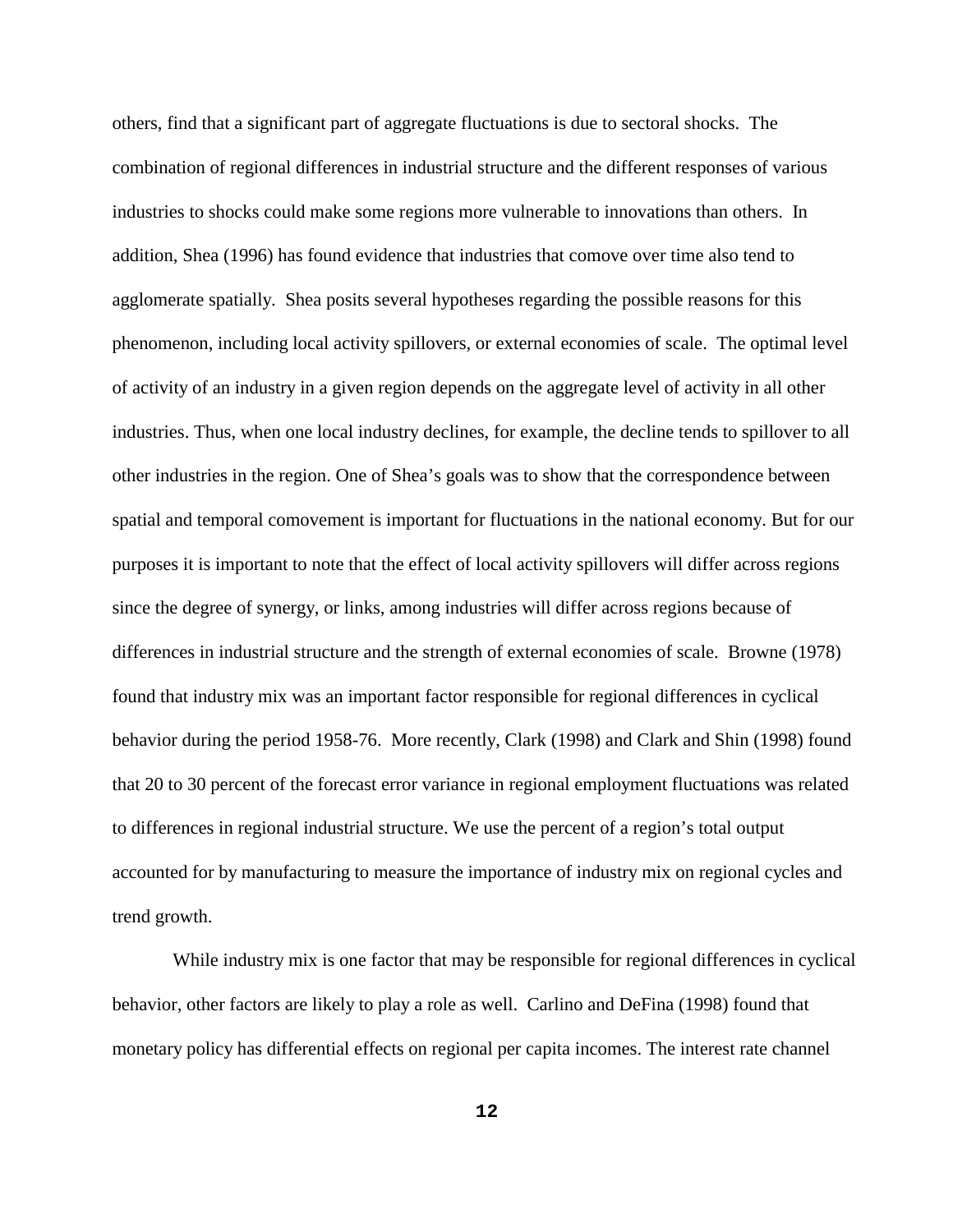associated with monetary policy may interact with industry mix differences and cause different regional responses to Fed tightening and easing of policy. While this channel for monetary policy would be captured by our industry mix variable, other possibilities include differing regional responses due to credit channel influences. For example, regional differences in the proportion of large and small borrowers, and the sources of credit available to each, could also lead to different regional responses to monetary policy. We use the Boschen and Mills (1995), hereafter BM, "narrative measure" that ranks monetary policy on a numerical scale from -2 (large emphasis on inflation control) to  $+2$  (large emphasis on promoting real growth).<sup>10</sup>

Researchers have argued that spatial variations in defense spending may be an important source of regional differences in income growth [Mehay and Solnick (1990), and Hooker and Knetter (1997)] and employment cycles [Davis, Loungani, and Mahidhara (1997)]. For our seven regions, average military spending in the postwar period ran from a high of \$13.3 billion in both the New England and Far West regions to a low of \$3.8 billion in the Plains region.<sup>11</sup> We include the percent of a region's income accounted for by military spending as an explanatory variable in the model that follows. Finally, the relative price of oil is included in our empirical model as a proxy for exogenous supply shocks.

How important are these factors in accounting for differential regional responses in cyclical and trend growth? To answer this question, we used the estimated cyclical and trend components for each region and the nation to form relative (to the nation) regional cyclical variables and relative trend variables. The relative regional cycle and trend variables are alternatively used as dependent variables in a region-by-region regression model (i.e., a separate regression for each region) to see what relationship exists among oil price shocks, innovations in monetary policy, shocks to defense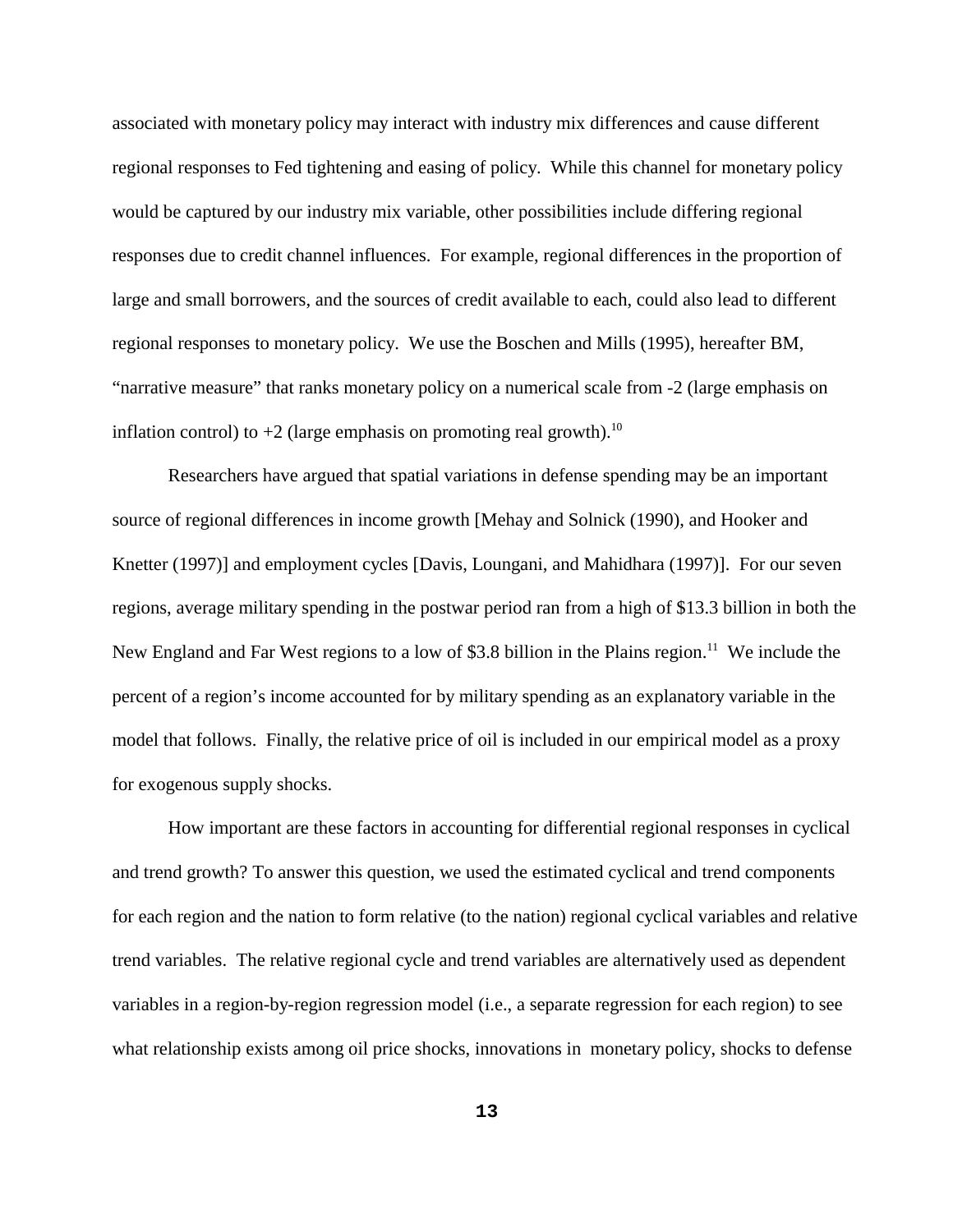spending, manufacturing share, and regional economic activity. Our regression equations are given by:

$$
y_{i,t} = \alpha_0 + \sum_{j=1}^{6} \beta_j \Delta oil_{t-j} + \sum_{j=1}^{6} \delta_{t-j} BM_{t-j} + \sum_{j=1}^{6} \phi_j \Delta pmfg_{i,t-j} + \sum_{j=1}^{6} \eta_j \Delta pmilt_{i,t-j} + \sum_{j=1}^{6} \nu_j y_{i,t-j} + \varepsilon_{i,j}
$$

Where:

*y =* either the estimated relative (to the nation) cyclical component (levels) or estimated relative trend variable (first difference);

*oil* = implicit price deflator for fuels and related products relative to the PPI ;

*BM* = Boschen and Mills narrative index of monetary policy;

*pmfg* = the proportion of a region's total income accounted for by its

manufacturing industry;

*pmilt* = defense spending as a proportion of a region's total income;

- $\epsilon$  = random error term;
- $\Delta$  = first difference of variable; and
- i indexes region, and t indexes time

Six lags of each variable are included to account for lagged adjustment, and six lags of the dependent variable are included as regressors to control for serial correlation. With the exception of the cyclical components and the BM index, first differencing is required to make the variables stationary. We used the heteroskedasticity-consistent estimator of the variance-covariance matrix, due to White, in the regressions that follow. The sample period is 1956:1 to 1992:4, providing 146 observations in each regression. The findings are reported in Table 7.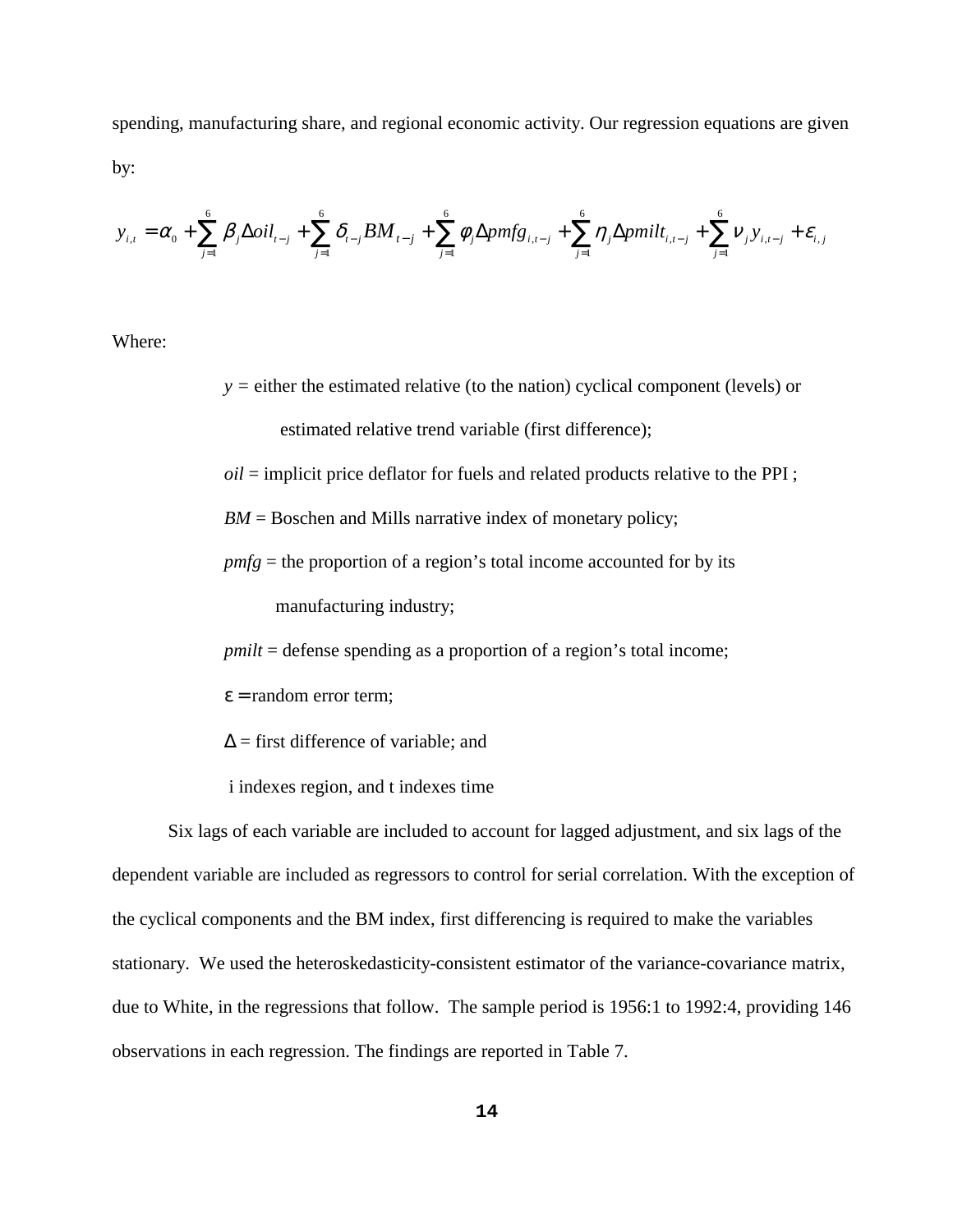Table 7 reports two sets of findings for each region: the response to the various shocks of the region's cycle relative to the national cycle, and the response to the various shocks of a region's trend growth relative to national trend growth. Each cell reports the sum of the coefficients of that variable. An acceleration in the relative price of oil causes regional cycles in the New England and Great Lakes regions to increase significantly more than the national average cyclical response and to increase relatively less than average in the Far West region. An acceleration in the relative price of oil had a significantly negative impact on trend growth in the New England and Mideast regions relative to national trend growth, while having a positive and significant impact on relative trend growth in the Plains region. Surprisingly, the relative cycle and relative trend growth components in the Southeast region were not differentially impacted relative to average cycle and trend growth components for the nation from an acceleration in the relative price of oil. Although both the relative cycle and relative trend growth variables are positive in the Southeast region, neither variable is significant.

We found that positive shocks to the BM index, which indicates an expansionary monetary policy stance, had a significantly positive impact on the relative cyclical component in the New England region, while having a significantly negative impact in the Far West regions. We also find in the relative trend growth regressions that expansionary monetary policy has a positive and significant impact on relative trend growth in three regions (Plains, Southeast, and Far West) while having a negative and significant relationship in the Southwest region. Although the coefficients on the monetary policy variable is significant for these four regions, in general, the estimated coefficients are quite small.

Similar to Browne (1978), Clark (1998), and Clark and Shin (1998), we find evidence that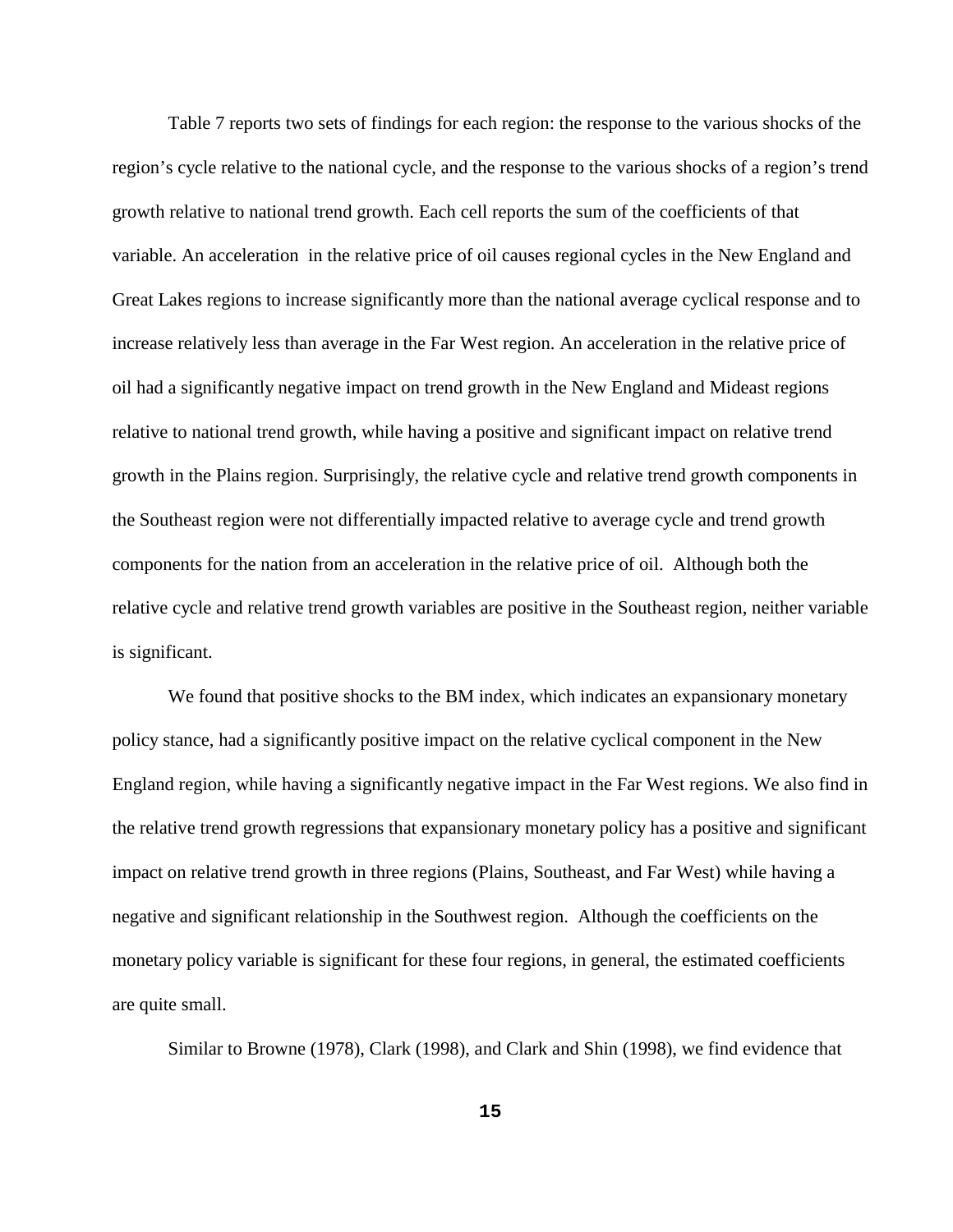differential regional growth is tied to industry mix. An acceleration in the share of a region's income originating in manufacturing significantly increased the relative cyclical component in the New England region while lowering it in the Mideast region. More important, perhaps, is the finding that trend growth in three cases (New England, Plains and Far West) is significantly increased relative to U.S. average trend growth, while relative trend growth in one region (Southeast) is significantly lower.

An acceleration in the growth of defense spending relative to total income appears to have significantly increased the relative cyclical component in the Mideast region, while lowering it in the Plains region. Interestingly, relative trend growth appears to be negatively impacted by an acceleration in the growth of defense spending relative to total regional income. The relative trend component in four regions (New England, Great Lakes, Southeast, and Southwest) is negative and significant. Thus, increased reliance on defense spending lowers trend growth. This finding may be of some consolation to regions that recently experienced cuts in defense spending. However, Hooker and Knetter (1997) find that cuts in military spending had a sizable negative impact on those states with a large exposure to the military sector and a modest impact on most other states.

#### **V. Conclusion**

The national economy is a composite of diverse regional sub-economies. Similarly, national business cycles are amalgams of regional cycles. When we consider only national aggregates, such as GDP, national income, employment, and industrial production, a large amount of detail about regional cycles is lost. This loss of regional detail may be unimportant if the divergence of regional cycles from national cycles is small. However, we find evidence of considerable divergence of regional business cycles from national cycles. The cyclical component in the most volatile region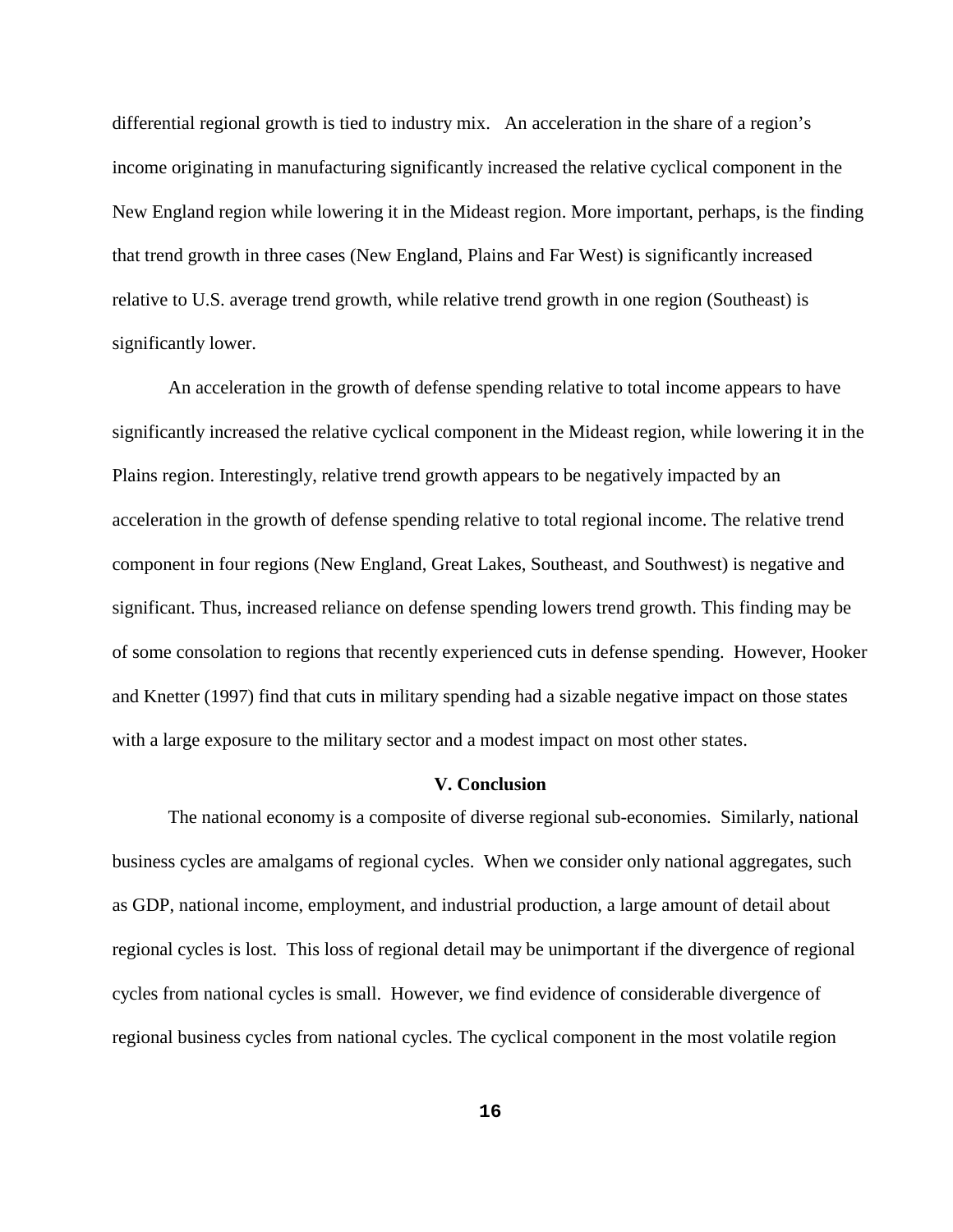(Southeast) is almost five times as great as in the least volatile region (Far West). Controlling for differences in volatility, we find a great deal of comovement in the cyclical response of all but the Far West region. Large differences in business cycles across regions can make it difficult for national policymakers to bring about satisfactory outcomes in all parts of the country. Attempts at stimulating the economy, for example, may lead to tight labor markets in some regions while others lag behind.

We also investigated possible sources of the observed differences in regional business cycles relative to national average cycles and in regional trend growth relative to trend growth nationally. While it is often claimed that cyclical differences in regional per capita incomes result largely from differences in regional industrial structure, we find little evidence to support this claim. A relatively high share of manufacturing appears to have increased the cyclical response in the New England region relative to the national average response while lowering the cyclical response in the Mideast region. However, having a relatively high share of a region's employment in manufacturing appears to increase trend growth relative to average national trend growth in the New England, Plains, and Far West region, while lowering it only in the Southeast region. In a study that is closely related to ours, Engle and Issler (1995) look at the degree of trend and cyclical comovement in U.S. sectoral output during the postwar period. Similar to the findings in this paper, they find very different behavior for trends, but they find quite similar cyclical behavior among the one-digit industries. These findings underscore the importance of trend-cycle decomposition for understanding the sources of change in regional and national variables. Studies that narrowly look at growth in regional or national activity may wrongly classify shocks to growth as temporary events.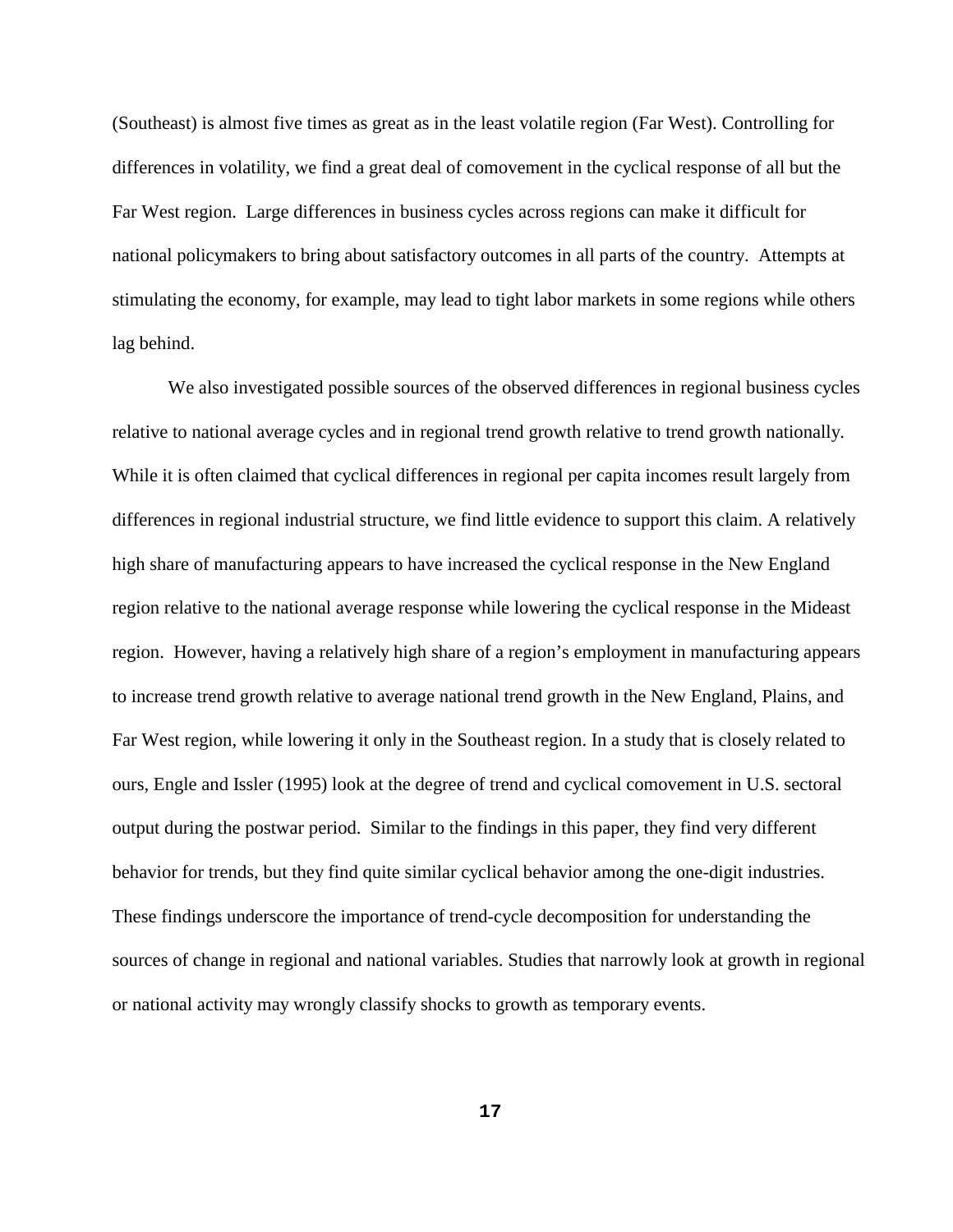#### **REFERENCES**

- Beveridge, Stephen, and Nelson, Charles R. "A New Approach to Decomposition of Economic Time Series into Permanent and Transitory Components with Particular Attention to Measurement of the "Business Cycle," Journal of Monetary Economics 7 (1981), 151-74
- Blanchard, Olivier J., and Katz, Lawrence F. "Regional Evolutions," Brookings Papers on Economic Activity 1 (1992), 1-61, with discussions.

.

- Borts, George. "Regional Cycles of Manufacturing Employment in the U.S., 1914-1953," Journal of the American Statistical Association 55 (1960), 151-211.
- Boschen, John and Mills, Leonard O. "The Relation Between Narrative and Money Market Indicators of Monetary Policy," Economic Inquiry 33 (1995), 24-44.
- Browne, Lynn. "Regional Industry Mix and the Business Cycle" New England Economic Review (1978) 35-53.
- Carlino, Gerald A., and DeFina, Robert F. "Regional Income Dynamics," Journal of Urban Economics 37 (1995), 88-106.
- Carlino, Gerald A., and DeFina, Robert F. "The Differential Regional Effects of Monetary Policy," The Review of Economics and Statistics 80 (1998), 572-87.
- Clark, Todd E. "Employment Fluctuations in the U.S. Regions and Industries: The Roles of National, Region-Specific, and Industry-Specific Shocks," Journal of Labor Economics 16 (1998), 202- 29.
- Clark, Todd E, and Shin, Kwanho. "The Sources of Fluctuations Within and Across Countries," Federal Reserve Bank of Kansas City, Working Paper No. 98-04 (1998).
- Coulson, N. Edward. "The Sources of Sectoral Fluctuations in Metropolitan Areas," Journal of Urban Economics 33 (1993), 76-94.
- Coulson, N. Edward, and Rushen, Steven F. "Sources of Fluctuations in the Boston Economy," Journal of Urban Economics 38 (1995), 74-93.
- Coulson, N. Edward, "Sources of Metropolitan Growth," Regional Science and Urban Economics 29 (1999), 723-43.
- Cromwell, Brian A. "Does California Drive the West? An Econometric Investigation of Regional Spillovers," Economic Review Federal Reserve Bank of San Francisco 2 (1992), 15-25.

Davis, Steven. J., Loungani, Prakash, and Mahidhara, Ramamohan. "Regional Labor Fluctuations: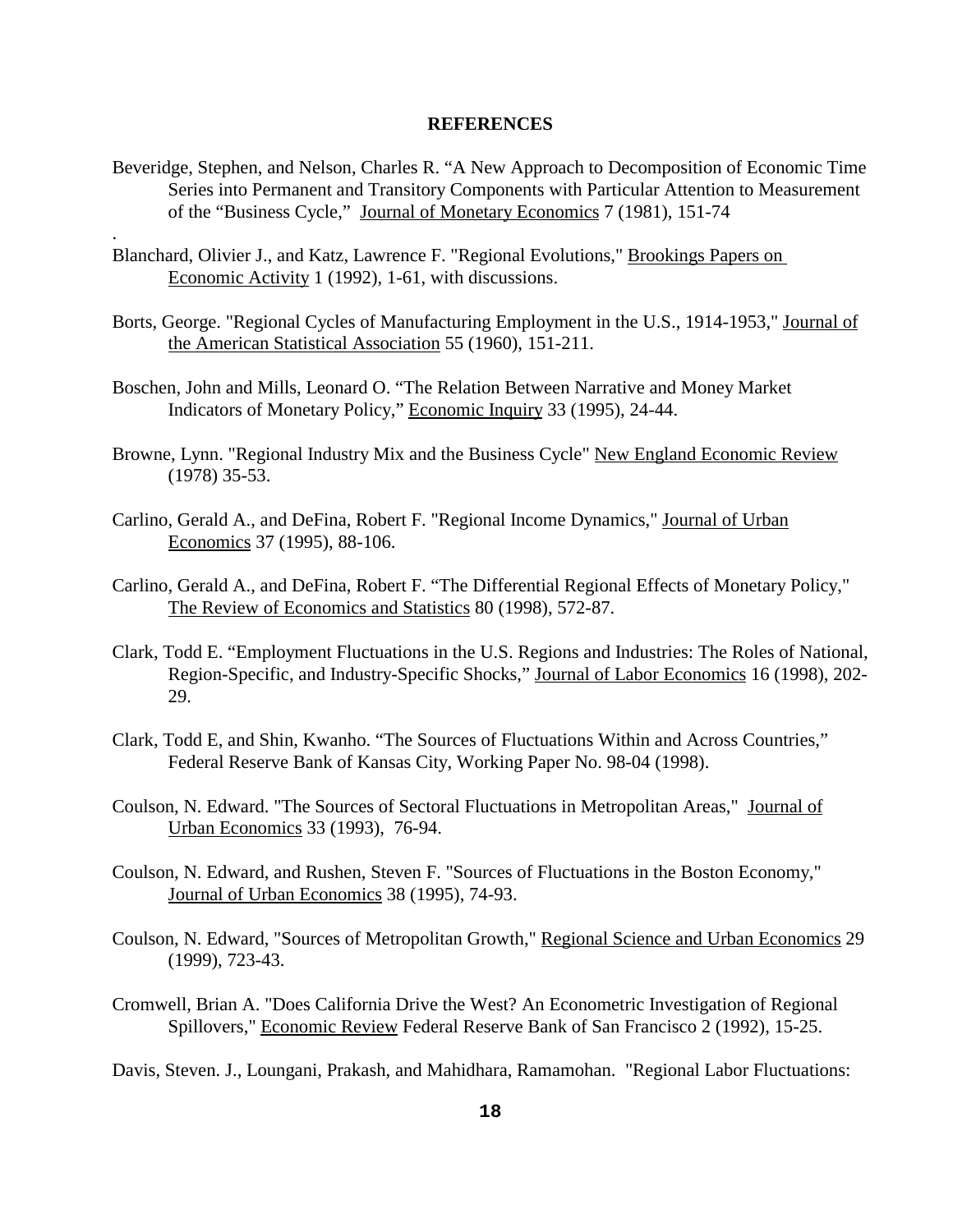Oil Shocks, Military Spending, and Other Driving Forces," Board of Governors of the Federal Reserve System, International Finance Discussion Paper No. 578 (1997).

- Engle, Robert F., and Issler, João V. "Estimating Common Sectoral Cycles," Journal of Monetary Economics 35 (1995), 83-113.
- Engle, Robert F., and Kozicki, Sharon."Testing for Common Features,"Journal of Business and Economic Statistics 11 (1993), 369-95, with discussions.
- Gonzalo, Jesus, and Granger, Clive "Estimation of Common Long-Memory Components in Cointegrated Systems," Journal of Business and Economic Statistics 13 (1995), 27-35.
- Horvath, Michael T. K., and Verbrugge, Randal. "Shocks and Sectoral Interactions: An Empirical Investigation," unpublished manuscript (1995).
- Hooker, Mark, and Knetter, Michael M. "The Effects of Military Spending on Economic Activity: Evidence form State Procurement Spending," Journal of Money, Credit, and Banking 29 (1997), 400-21.
- Johansen, Søren. "Statistical Analysis of Cointegration Vectors," Journal of Economic Dynamics and Control 12 (1988), 231-54.
- Johansen, Søren. "Estimation and Hypothesis Testing of Cointegration Vectors," Econometrica 59 (1991), 1551-80.
- Johansen, Søren, and Juselius, Katerina. "The Full Information Maximum Likelihood Procedure for Inference on Cointegration-with Application to the Demand for Money," Oxford Bulletin of Economics and Statistics 52 (1990) 169-210.
- Lilien, David. "Sectoral Shifts and Cyclical Unemployment," Journal of Political Economy 90 (1982),777-793.
- Long, John B., and Plosser, Charles I. "Sectoral Versus Aggregate Shocks in the Business Cycle," American Economic Review 70 (1987), 333-36.
- McLaughlin, Glenn "Industrial Diversification in American Cities," Quarterly Journal of Economics 45 (1930), 131-49.
- Mehay, Stephen, and Solnick, Loren. "Defense Spending and State Economic Growth," Journal of Regional Science 30 (1990), 477-87.
- Nelson, Charles R., and Plosser, Charles I. "Trends and Random Walks in Macroeconomic Time Series," Journal of Monetary Economics 10 (1982), 139-62.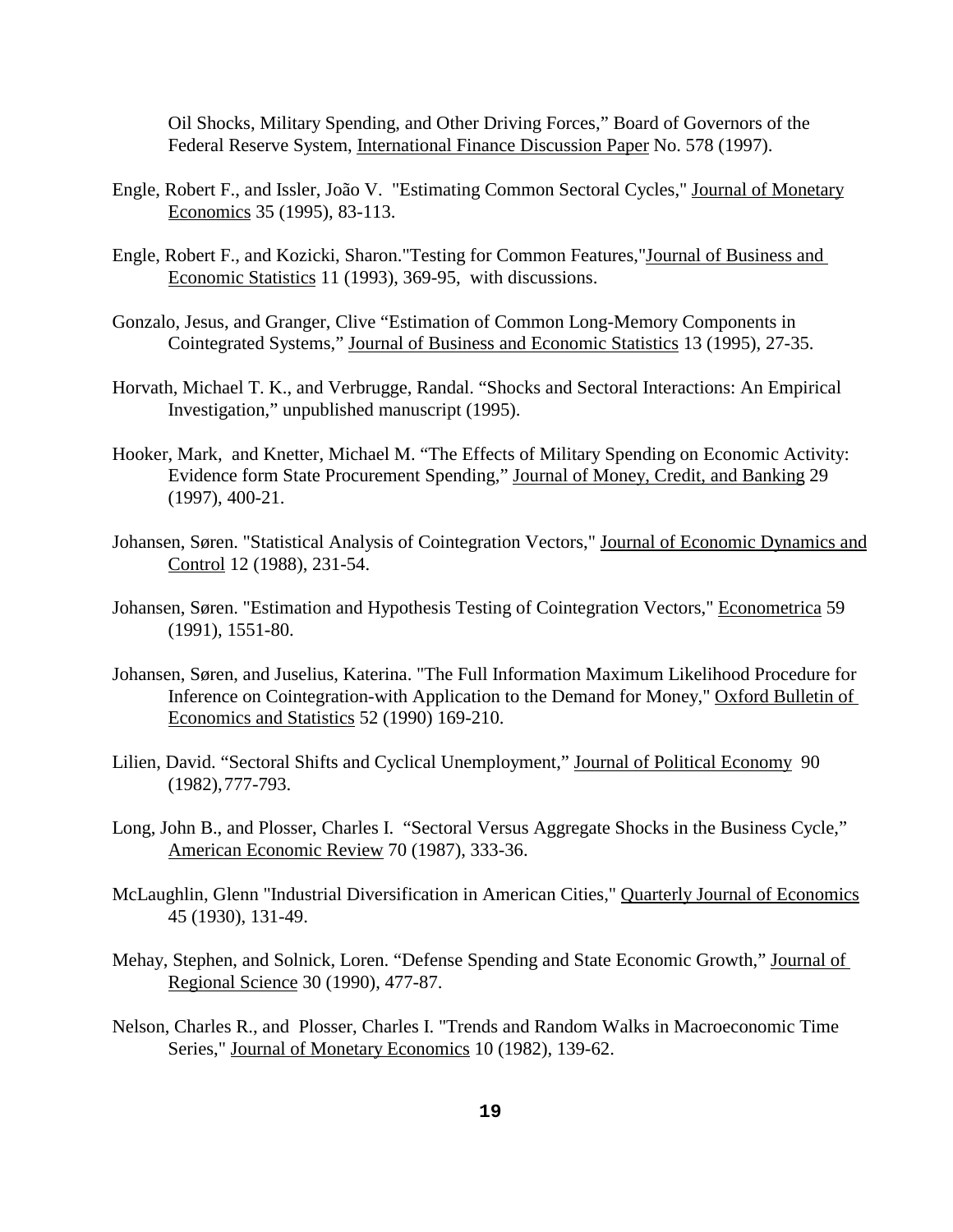- Proietti, Tommaso. "Short-Run Dynamics in Cointegrated Systems," Oxford Bullentin of Economics and Statistics 59 (1997), 405-22.
- Quah, Danny T. "Aggregate and Regional Disaggregate Fluctuations," Empirical Economics 21 (1996), 137-59.
- Shea, John. "Comovement in Cities," *Carnegie-Rochester Conference Series on Public Policy* 44 (1996), 169-206.
- Sherwood-Call, Carolyn."Exploring the Relationships Between National and Regional Economic Fluctuations," Economic Review Federal Reserve Bank of San Francisco (1988), 15-25.
- Syron, Richard. "Regional Experience during Business Cycles: Are We Becoming More Alike?" New England Economic Review (1978) 25-34.
- Tiao, George C., and Tsay, Ruey S. "Model Specification in Multivariate Time Series," Journal of the Royal Statistical Society 51(1989), 157-213.
- Vahid, Farshid, and Engle, Robert F. "Common Trends and Common Cycles," Journal of Applied Econometrics 8 (1993), 341-60.
- Vahid, Farshid, and Engle, Robert F. "Codependent Cycles," Journal of Econometrics 80 (1997), 199-221.
- Vining, Rutledge. "The Region as an Economic Entity and Certain Variations to Be Observed in the Study of Systems of Regions," American Economic Review 39 (1949), 89-104.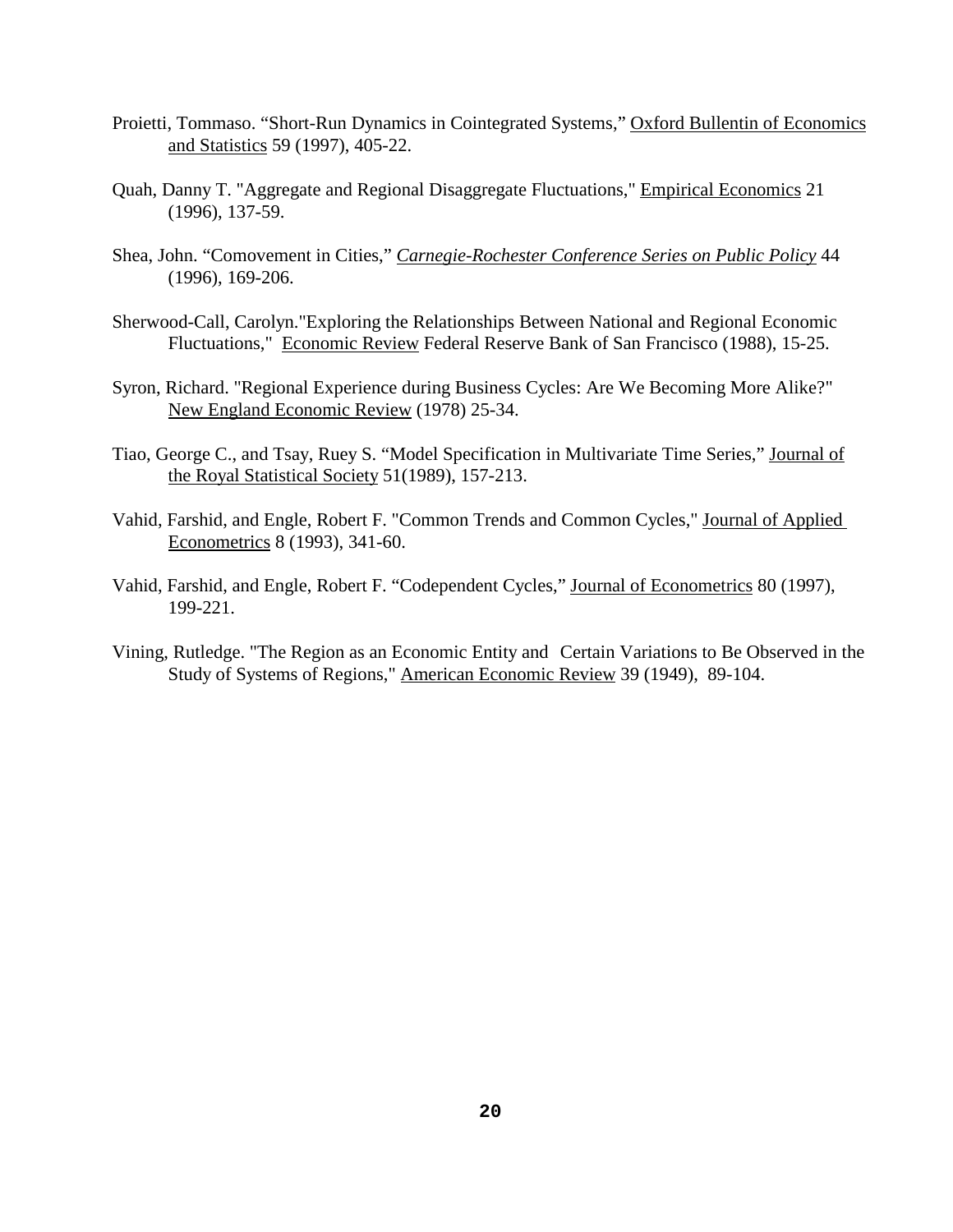|    | US          | ${\rm NE}$                  |  | ME GL PL SE                                | SW | StDev*                                             |
|----|-------------|-----------------------------|--|--------------------------------------------|----|----------------------------------------------------|
|    |             |                             |  |                                            |    |                                                    |
|    | NE 0.75     |                             |  |                                            |    | 0.12                                               |
| МE | $0.75$ 0.70 |                             |  |                                            |    | 0.10                                               |
| GL |             | $0.81$ $0.53$ $0.63$        |  |                                            |    | 0.12                                               |
| PL |             | $0.62$ $0.24$ $0.33$ $0.59$ |  |                                            |    | 0.19                                               |
| SE |             | $0.82$ 0.57 0.54 0.66 0.49  |  |                                            |    | 0.11                                               |
| SW |             |                             |  | $0.74$ 0.48 0.48 0.52 0.46 0.69            |    | 0.13                                               |
|    |             |                             |  | FW 0.78 0.54 0.48 0.49 0.27 0.57 0.42 0.12 |    |                                                    |
|    |             |                             |  |                                            |    |                                                    |
|    |             |                             |  |                                            |    | $NE = New England$ , $ME = Mideast$ , $GL = Great$ |

**Table 1: Simple Correlations of Real Regional Per Capita Personal Income Growth, 1956:1-95:2** \_\_\_\_\_\_\_\_\_\_\_\_\_\_\_\_\_\_\_\_\_\_\_\_\_\_\_\_\_\_\_\_\_\_\_\_\_\_\_\_\_\_\_\_\_\_\_\_\_\_\_\_\_\_\_\_\_\_\_\_\_\_

SE = Southeast, SW = Southwest, and FW = Far West

\*Standard Deviation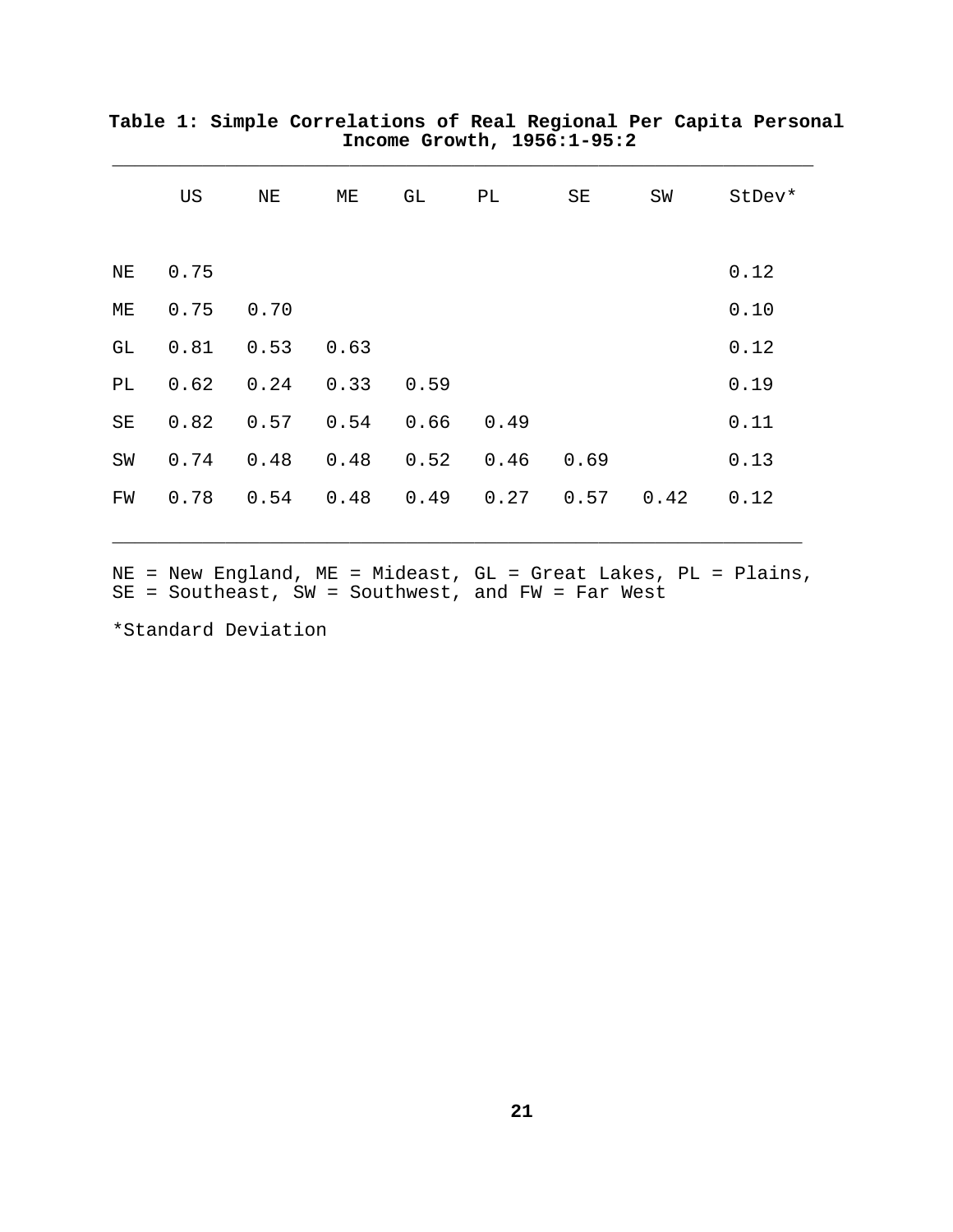| Table 2: Cointegrating Test Results |                     |                          |              |            |  |  |  |  |  |
|-------------------------------------|---------------------|--------------------------|--------------|------------|--|--|--|--|--|
|                                     | Test Statistic      | Critical Value at<br>95% | Null<br>Hyp. |            |  |  |  |  |  |
| $\Lambda_{\texttt{max}}$            | Trace               | $\lambda_{\texttt{max}}$ | Trace        |            |  |  |  |  |  |
| $4.45*$                             | $4.45$ <sup>*</sup> | 3.76                     | 3.76         | $r \leq 6$ |  |  |  |  |  |
| 9.44                                | 13.89               | 14.07                    | 15.41        | $r \leq 5$ |  |  |  |  |  |
| 12.78                               | 26.67               | 20.97                    | 29.68        | $r \leq 4$ |  |  |  |  |  |
| 16.23                               | 42.90               | 27.07                    | 47.21        | $r \leq 3$ |  |  |  |  |  |
| 22.72                               | 65.62               | 33.46                    | 68.52        | $r \leq 2$ |  |  |  |  |  |
| 28.64                               | $94.26*$            | 39.37                    | 94.15        | $r \leq 1$ |  |  |  |  |  |
| $55.42*$                            | 149.68*             | 45.28                    | 124.24       | r < 0      |  |  |  |  |  |

\* denotes significant at 5% level.

.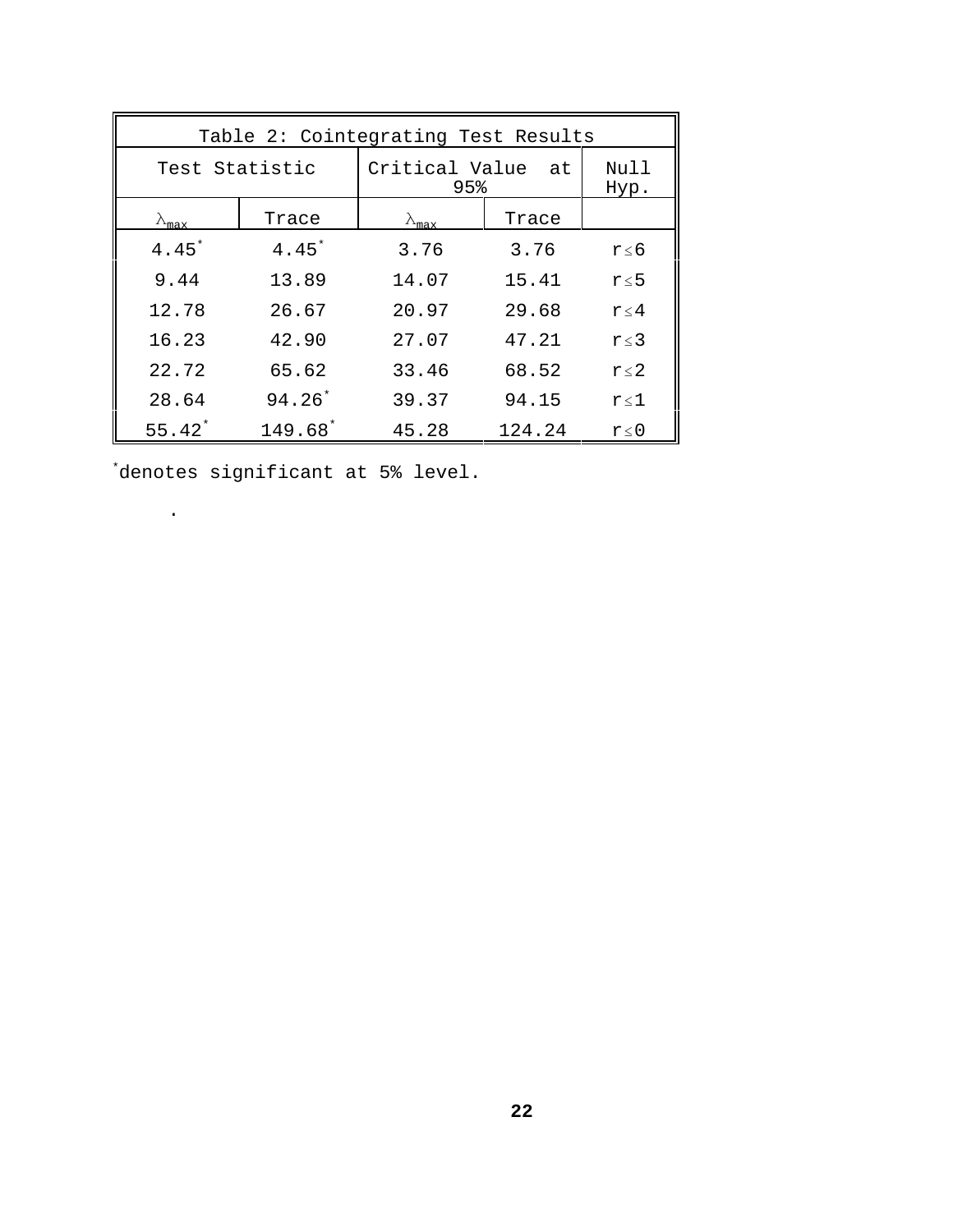| Table 3: Cofeatures Test               |                       |                                       |                       |  |  |  |  |  |
|----------------------------------------|-----------------------|---------------------------------------|-----------------------|--|--|--|--|--|
| Canonical<br>Correlations<br>$\lambda$ | Statistic<br>$C(S)^a$ | Degrees<br>оf<br>Freedom <sup>b</sup> | Significance<br>Level |  |  |  |  |  |
| 0.587                                  | 173.28                | 63                                    | 0.0000                |  |  |  |  |  |
| 0.473                                  | 107.36                | 48                                    | 0.0000                |  |  |  |  |  |
| 0.447                                  | 67.86                 | 35                                    | 0.0007                |  |  |  |  |  |
| 0.339                                  | 33.10                 | 29                                    | 0.1018                |  |  |  |  |  |
| 0.246                                  | 14.07                 | 15                                    | 0.5202                |  |  |  |  |  |
| 0.152                                  | 4.35                  | 8                                     | 0.8240                |  |  |  |  |  |
| 0.068                                  | 0.73                  | 3                                     | 0.8656                |  |  |  |  |  |

 $\mathrm{a}^{\mathrm{a}}$ The  $\chi^{2}$  Test is:

C(S) = 
$$
-(T - h) \sum_{i=1}^{s} log(1 - \lambda_i^2)
$$

b Degrees of freedom are given by s\*(h\*k+r+s)

- where  $s$  = number of canonical correlations,
	- $k =$  dimension of  $y(t)$
	- r = number of cointegrating vectors
	- h = number of lags-1 in VECM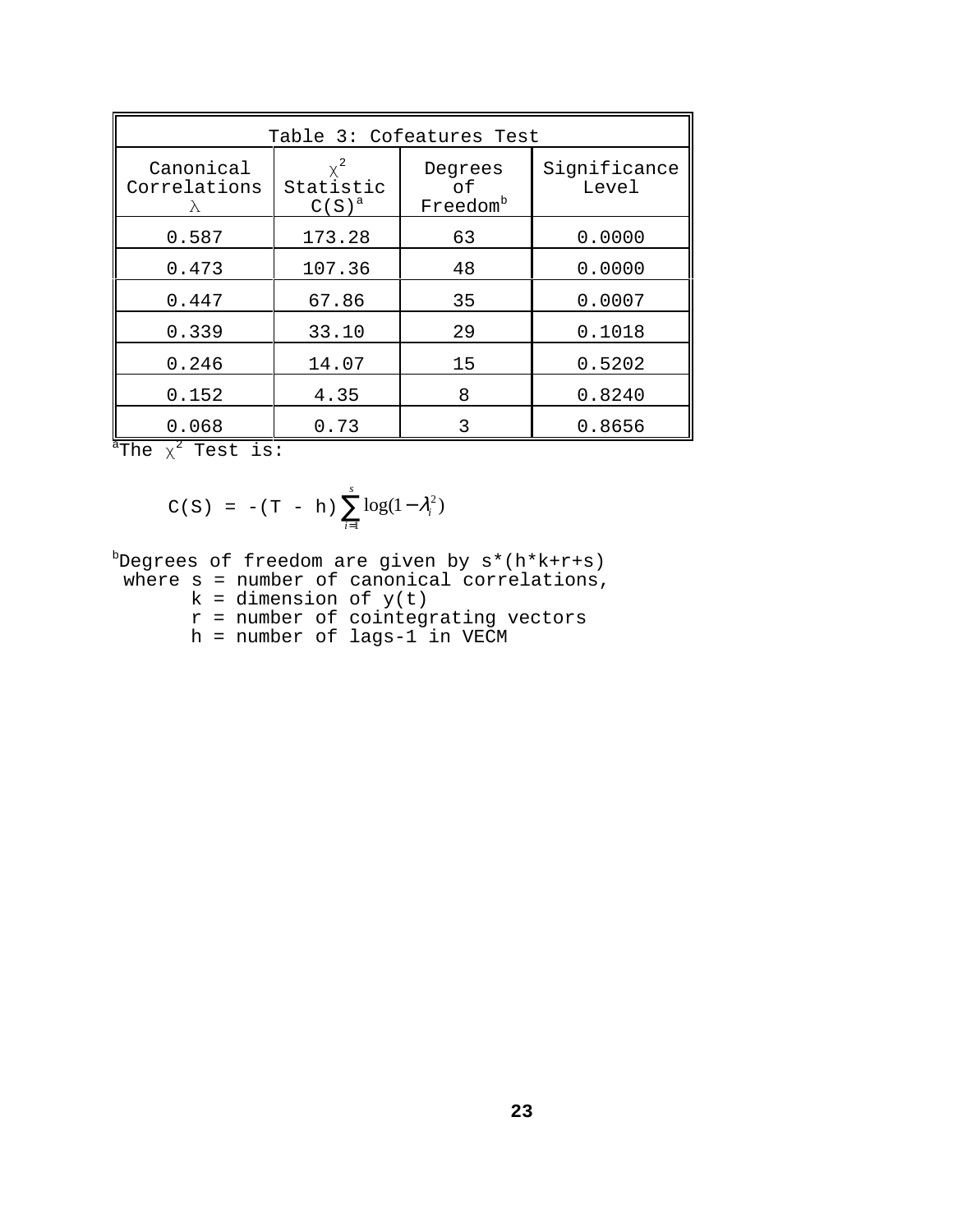| <b>ACTUAL INCOME</b> |                           |         |         |           |           |         |           |         |
|----------------------|---------------------------|---------|---------|-----------|-----------|---------|-----------|---------|
| RECESSIONS           | $N_{\rm E}$               | ME      | GL      | <b>PL</b> | <b>SE</b> | S W     | <b>FW</b> | US      |
| 3Q 57-2Q 58          | $-3.23$                   | $-3.83$ | $-5.59$ | 0.13      | $-1.28$   | $-0.47$ | $-4.11$   | $-3.28$ |
| 2Q 60-1Q 61          | 1.30                      | 0.26    | 0.19    | 4.02      | $-0.20$   | $-1.31$ | $-5.45$   | $-1.27$ |
| 4Q 69-4Q 70          | $-0.66$                   | $-1.11$ | $-2.80$ | $-0.19$   | 2.03      | 3.26    | $-1.79$   | $-0.55$ |
| 4Q73-1Q75            | $-2.93$                   | $-3.69$ | $-4.37$ | $-8.95$   | $-3.68$   | $-4.10$ | $-2.37$   | $-4.02$ |
| 1080-3080            | $-4.48$                   | $-4.06$ | $-9.29$ | $-7.62$   | $-6.85$   | $-5.48$ | $-6.81$   | $-6.32$ |
| 3081-4082            | 0.57                      | $-0.02$ | $-4.09$ | $-1.34$   | $-2.74$   | $-0.61$ | $-0.93$   | $-1.16$ |
| 3Q 90-2Q 91          | $-2.78$                   | $-1.53$ | $-1.54$ | 1.01      | $-0.12$   | $-0.38$ | $-1.57$   | $-1.08$ |
| 1Q80-4Q82            | $-0.29$                   | $-0.34$ | $-2.85$ | $-0.03$   | $-1.42$   | 1.15    | $-1.06$   | $-0.62$ |
|                      | <b>BN-TREND COMPONENT</b> |         |         |           |           |         |           |         |
| 30 57-20 58          | 3.12                      | 3.29    | 0.75    | 5.02      | 5.02      | 5.97    | $-1.03$   | 2.18    |
| 2Q 60-1Q 61          | 0.12                      | 1.46    | 1.65    | 5.05      | $-1.45$   | 0.74    | $-3.45$   | $-0.39$ |
| 40 69-40 70          | 2.62                      | 2.15    | $-0.53$ | 2.63      | 4.48      | 5.18    | $-0.24$   | 1.87    |
| 4Q73-1Q75            | $-5.23$                   | $-5.35$ | $-5.03$ | $-6.65$   | $-4.80$   | $-3.82$ | $-1.49$   | $-4.26$ |
| 1Q80-3Q80            | $-6.02$                   | $-6.60$ | $-8.66$ | $-8.34$   | $-8.50$   | $-4.32$ | $-3.95$   | $-6.41$ |
| 3Q 81-4Q 82          | $-0.78$                   | $-2.03$ | $-5.92$ | $-4.15$   | $-5.65$   | $-1.19$ | $-2.44$   | $-2.93$ |
| 30 90-20 91          | $-1.32$                   | 0.66    | 0.32    | 0.87      | $-0.27$   | $-0.26$ | $-1.50$   | $-0.35$ |
| 1Q80-4Q82            | $-0.81$                   | $-1.19$ | $-3.73$ | $-1.53$   | $-1.93$   | 0.66    | $-2.13$   | $-1.41$ |
|                      | BN-CYCLICAL COMPONENT     |         |         |           |           |         |           |         |
| 3Q 57-2Q 58          | $-6.30$                   | $-7.06$ | $-6.32$ | $-4.83$   | $-6.22$   | $-6.35$ | $-3.08$   | $-5.46$ |
| 20 60-10 61          | 1.18                      | $-1.20$ | $-1.46$ | $-1.02$   | 1.25      | $-2.04$ | $-2.02$   | $-0.89$ |
| 4Q 69-4Q 70          | $-3.28$                   | $-3.27$ | $-2.27$ | $-2.82$   | $-2.45$   | $-1.92$ | $-1.56$   | $-2.43$ |
| 40 73-10 75          | 2.27                      | 1.64    | 0.66    | $-2.26$   | 1.10      | $-0.28$ | $-0.88$   | 0.24    |
| 1080-3080            | 1.59                      | 2.63    | $-0.66$ | 0.75      | 1.73      | $-1.19$ | $-2.91$   | 0.09    |
| 3Q 81-4Q 82          | 1.35                      | 2.00    | 1.80    | 2.78      | 2.87      | 0.57    | 1.50      | 1.77    |
| 30 90-20 91          | $-1.46$                   | $-2.18$ | $-1.85$ | 0.14      | 0.15      | $-0.12$ | $-0.07$   | $-0.73$ |
| 1080-4082            | 0.51                      | 0.83    | 0.79    | 1.44      | 0.48      | 0.50    | 1.00      | 0.79    |
|                      |                           |         |         |           |           |         |           |         |

#### Table 4: Annualized Perrcent Change in Per Capita Income for Postwar Recession\*

 $^*$ T rend and cyclical components may not sum to actual due to rounding error.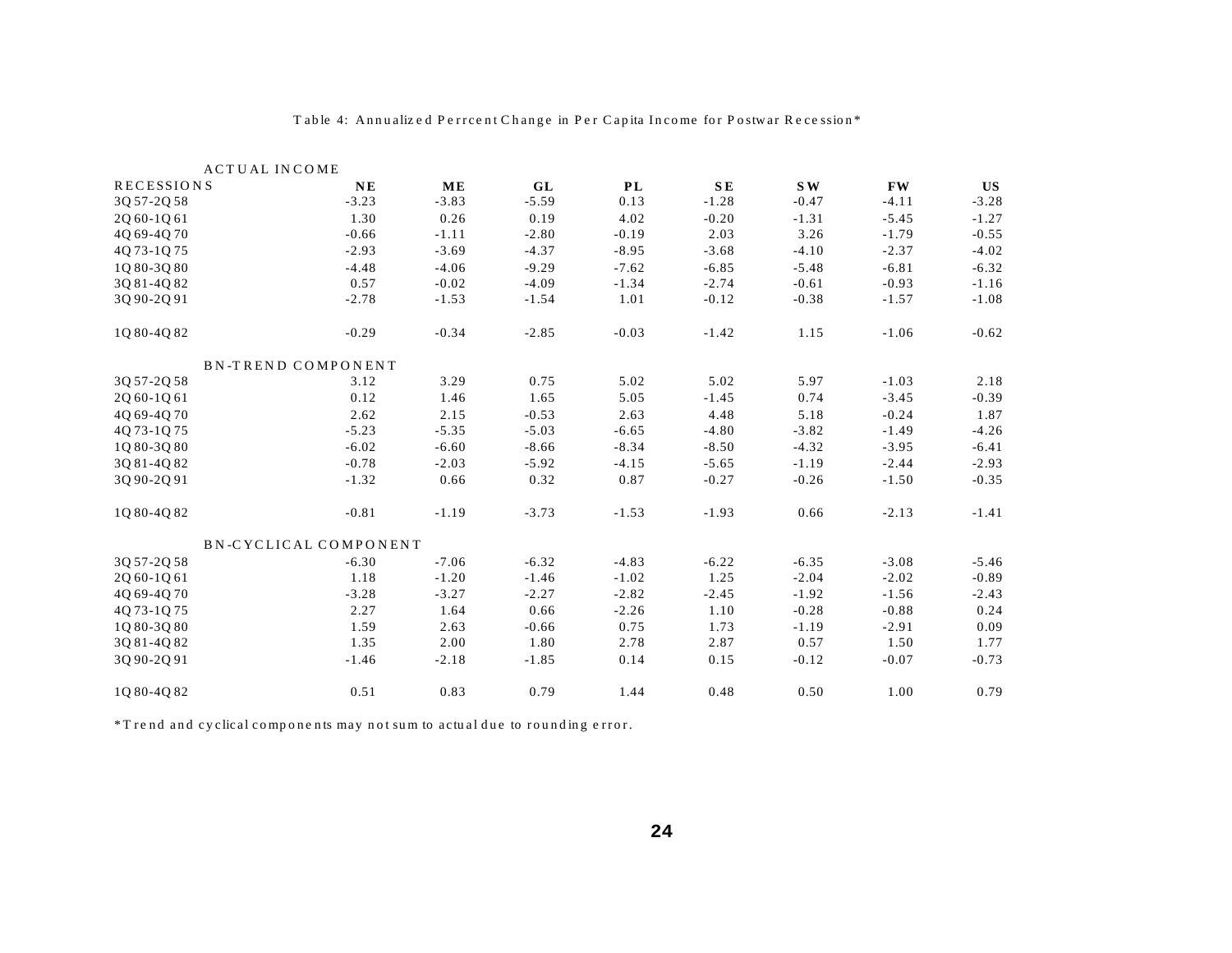|           | <b>US</b> | NE.       |                     | ME GL PL SE                   | <b>SW</b> | $StDev*$ |
|-----------|-----------|-----------|---------------------|-------------------------------|-----------|----------|
| <b>US</b> |           |           |                     |                               |           | 0.0378   |
| <b>NE</b> | 0.99      |           |                     |                               |           | 0.0530   |
| <b>ME</b> | 0.99      | 0.99      |                     |                               |           | 0.0479   |
| GL        | 0.99      | 0.97 0.98 |                     |                               |           | 0.0398   |
| PL        | 0.92      |           | 0.88 0.89 0.92      |                               |           | 0.0340   |
| <b>SE</b> | 0.97      |           | 0.96 0.96 0.96 0.90 |                               |           | 0.0648   |
| <b>SW</b> | 0.98      |           |                     | 0.97 0.98 0.96 0.89 0.95      |           | 0.0441   |
| <b>FW</b> | 0.36      |           |                     | 0.32 0.31 0.33 0.26 0.20 0.32 |           | 0.0133   |

TABLE 5: Simple Correlations Among the Regional Cyclical Components and the Standard Deviation of a Region's Cyclical Component,1956:1-95:2

\_\_\_\_\_\_\_\_\_\_\_\_\_\_\_\_\_\_\_\_\_\_\_\_\_\_\_\_\_\_\_\_\_\_\_\_\_\_\_\_\_\_\_\_\_\_\_\_\_\_\_\_\_\_\_\_\_\_\_\_\_\_

 $NE = New England, ME = Mideast, GL = Great Lakes, PL = Plains,$  $SE =$  Southeast,  $SW =$  Southwest, and  $FW = Far$  West

\_\_\_\_\_\_\_\_\_\_\_\_\_\_\_\_\_\_\_\_\_\_\_\_\_\_\_\_\_\_\_\_\_\_\_\_\_\_\_\_\_\_\_\_\_\_\_\_\_\_\_\_\_\_\_\_\_\_\_\_\_

\*Standard Deviation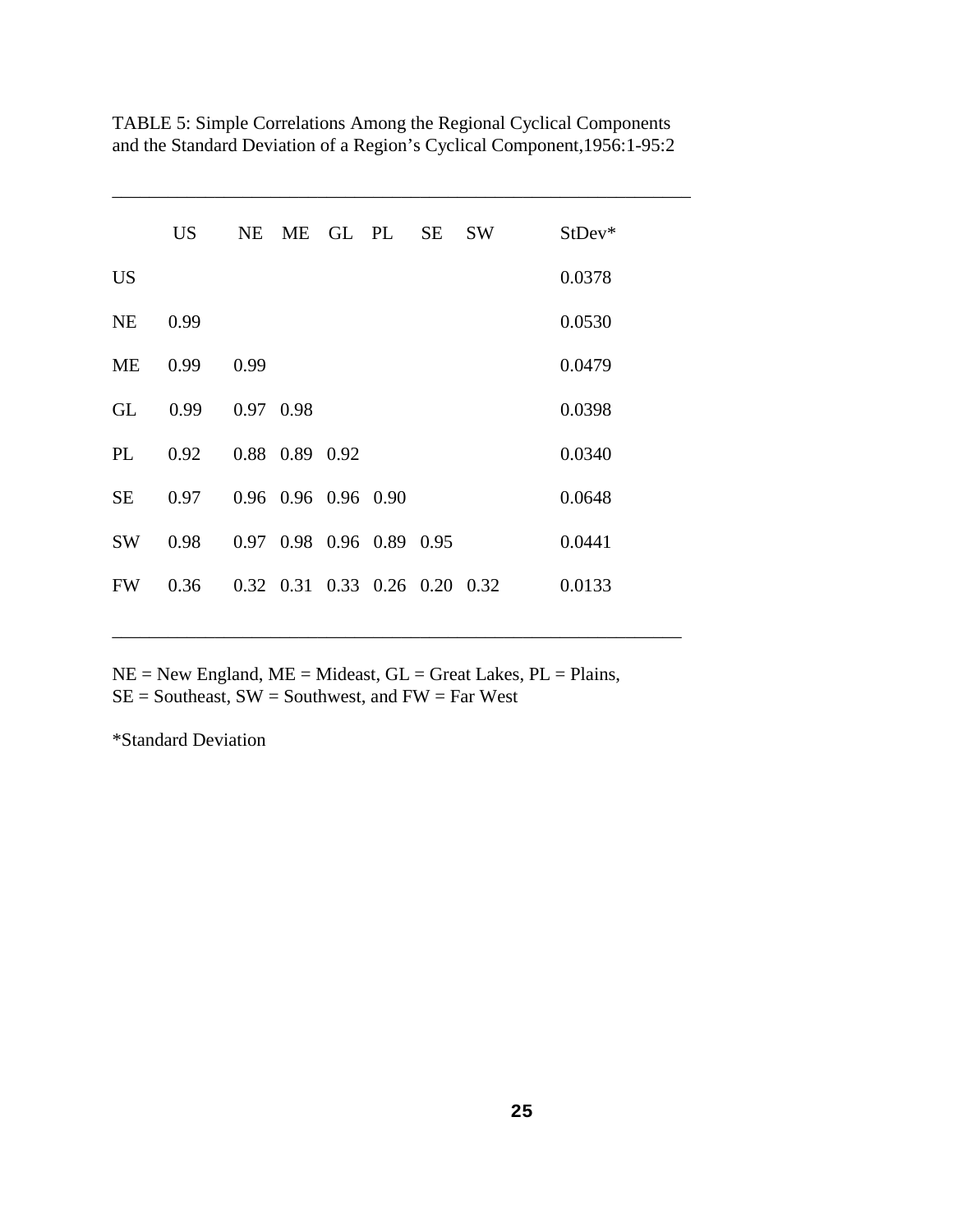| Table 6: Proportion of the Variation of Per Capita Income Innovations<br>Attributed to Trend and Cyclical Shocks at Horizon (h) <sup>*</sup> |            |            |            |            |            |            |            |            |  |  |
|----------------------------------------------------------------------------------------------------------------------------------------------|------------|------------|------------|------------|------------|------------|------------|------------|--|--|
|                                                                                                                                              |            | $h = 1$    |            | $h = 5$    |            | $h = 9$    | $h = 16$   |            |  |  |
|                                                                                                                                              | Cycle      | Trend      | Cycle      | Trend      | Cycle      | Trend      | Cycle      | Trend      |  |  |
| New England                                                                                                                                  | 0.99(0.54) | 0.01(0.46) | 0.02(0.69) | 0.98(0.31) | 0.03(0.71) | 0.97(0.29) | 0.04(0.71) | 0.96(0.29) |  |  |
| Mideast                                                                                                                                      | 0.95(0.46) | 0.05(0.59) | 0.95(0.60) | 0.05(0.40) | 0.94(0.61) | 0.06(0.39) | 0.94(0.61) | 0.06(0.39) |  |  |
| <b>Great Lakes</b>                                                                                                                           | 0.91(0.63) | 0.09(0.37) | 0.93(0.70) | 0.07(0.30) | 0.92(0.71) | 0.08(0.29) | 0.92(0.71) | 0.08(0.29) |  |  |
| Plains                                                                                                                                       | 0.31(0.94) | 0.69(0.06) | 0.40(0.95) | 0.60(0.05) | 0.40(0.94) | 0.60(0.06) | 0.90(0.94) | 0.60(0.06) |  |  |
| Southeast                                                                                                                                    | 0.89(0.34) | 0.11(0.66) | 0.93(0.42) | 0.07(0.58) | 0.91(0.44) | 0.06(0.56) | 0.94(0.44) | 0.06(0.56) |  |  |
| Southwest                                                                                                                                    | 0.94(0.55) | 0.06(0.45) | 0.92(0.51) | 0.08(0.49) | 0.91(0.51) | 0.09(0.49) | 0.91(0.51) | 0.09(0.49) |  |  |
| Far West                                                                                                                                     | 0.49(0.95) | 0.51(0.05) | 0.39(0.88) | 0.61(0.12) | 0.38(0.88) | 0.62(0.12) | 0.38(0.88) | 0.62(0.12) |  |  |

\* Numbers in parenthesis are for cycle component ordered first in variance decomposition.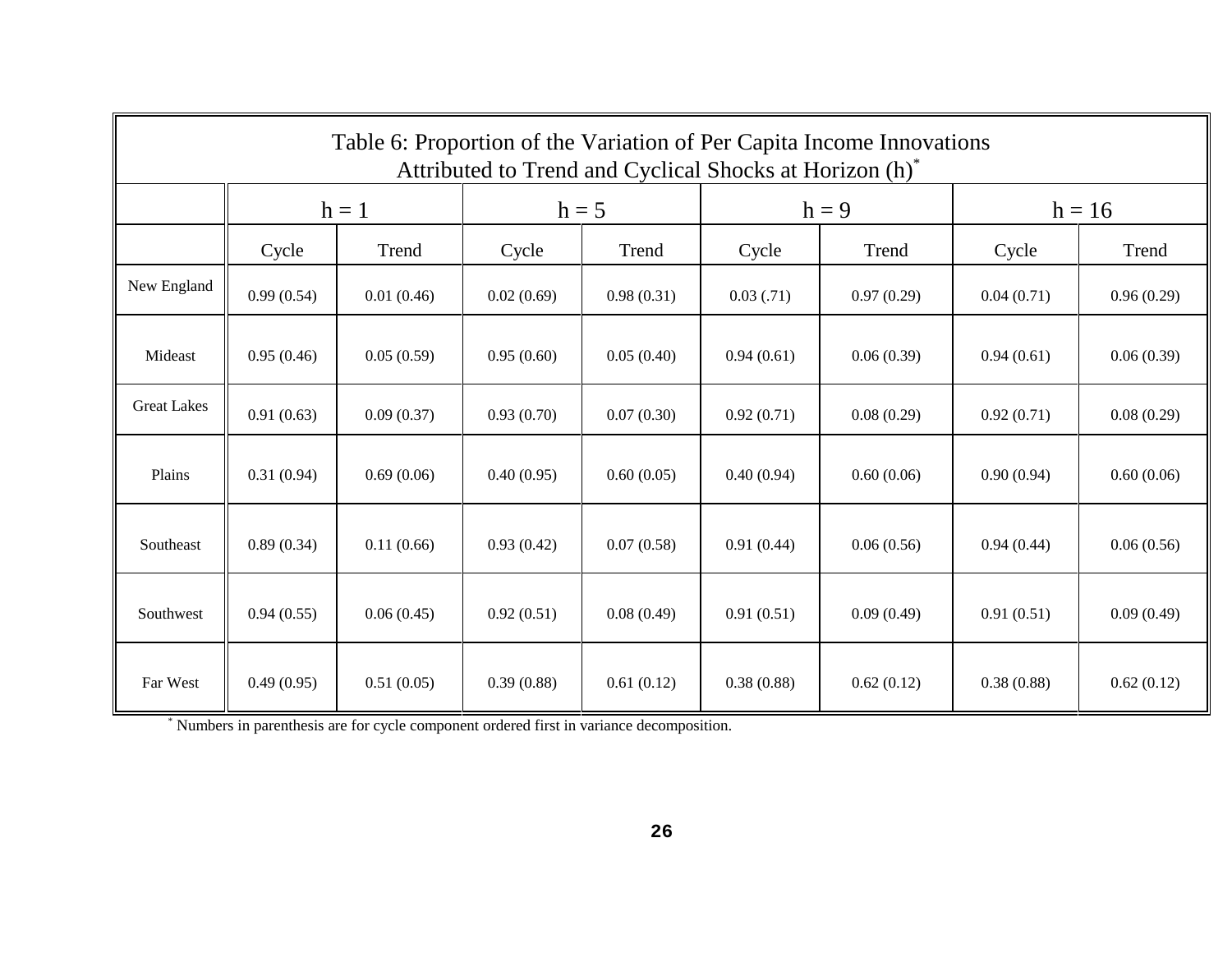|                    |       | OIL          | <b>BM</b>    | <b>PMFG</b> | <b>PMILT</b> | $\overline{R}^2$ |
|--------------------|-------|--------------|--------------|-------------|--------------|------------------|
|                    | Cycle | $0.0313***$  | $0.0021**$   | $0.7427*$   | $-0.0112$    | 0.79             |
| New England        | Trend | $-0.0575***$ | $-0.0042$    | $0.1816**$  | $-0.0058**$  | 0.57             |
|                    | Cycle | 0.0086       | $-0.0002$    | $-0.1225**$ | $0.9687***$  | 0.66             |
| Mideast            | Trend | $-0.0385**$  | $-0.0005$    | 0.4862      | $-0.0573$    | 0.41             |
|                    | Cycle | $0.0021***$  | 0.0012       | $-0.1534$   | 0.0701       | 0.39             |
| <b>Great Lakes</b> | Trend | $-0.0036$    | 0.0005       | 0.1422      | $-0.0299**$  | 0.72             |
|                    | Cycle | 0.0474       | 0.0018       | 0.7780      | $-1.2424***$ | 0.25             |
| Plains             | Trend | $0.0403**$   | $0.0015***$  | $0.7397**$  | $-0.4153$    | 0.56             |
|                    | Cycle | 0.0157       | 0.0006       | 0.7772      | 0.4614       | 0.93             |
| Southeast          | Trend | $-0.0001$    | $0.0001*$    | $-0.5494**$ | $-0.2999***$ | 0.48             |
|                    | Cycle | 0.0376       | $-0.0013$    | $-0.0389$   | 0.0626       | 0.49             |
| Southwest          | Trend | 0.0212       | $-0.0007***$ | 0.1321      | $-0.2050*$   | 0.71             |
| Far West           | Cycle | $-0.0632***$ | $-0.0016***$ | $-1.3154$   | 0.6356       | 0.93             |
|                    | Trend | 0.0058       | $0.0001***$  | 0.7390***   | $-0.4128$    | 0.49             |

Table 7: Estimated Equations Explaining Variations in Trend and Cycle Components.

\*, \*\*, \*\*\* denotes significant at the 10 percent, 5 percent, and 1 percent levels respectively. Ho: Coefficients are jointly zero.  $OL =$  relative price of fuels and related products;  $BM =$  narrative index of monetary policy;  $PMAN =$  manufacturing share of total regional income; PMILT = defense spending as a share of total regional income; and the dependent variable is either the relative (to the nation) " cycle" or relative "trend" components.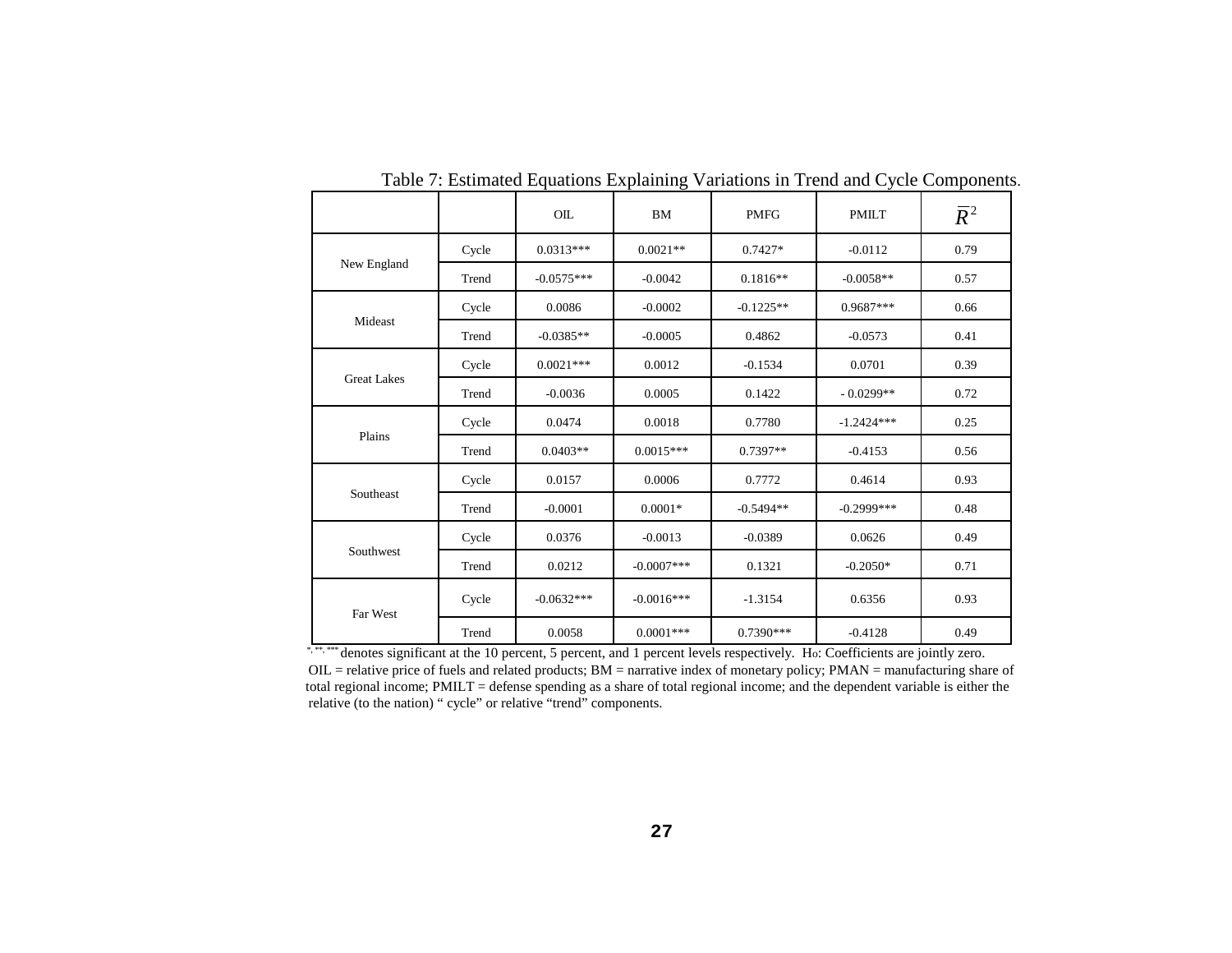

**Figure 1.- Beveridge-Nelson and Gonzalo-Granger Cycles**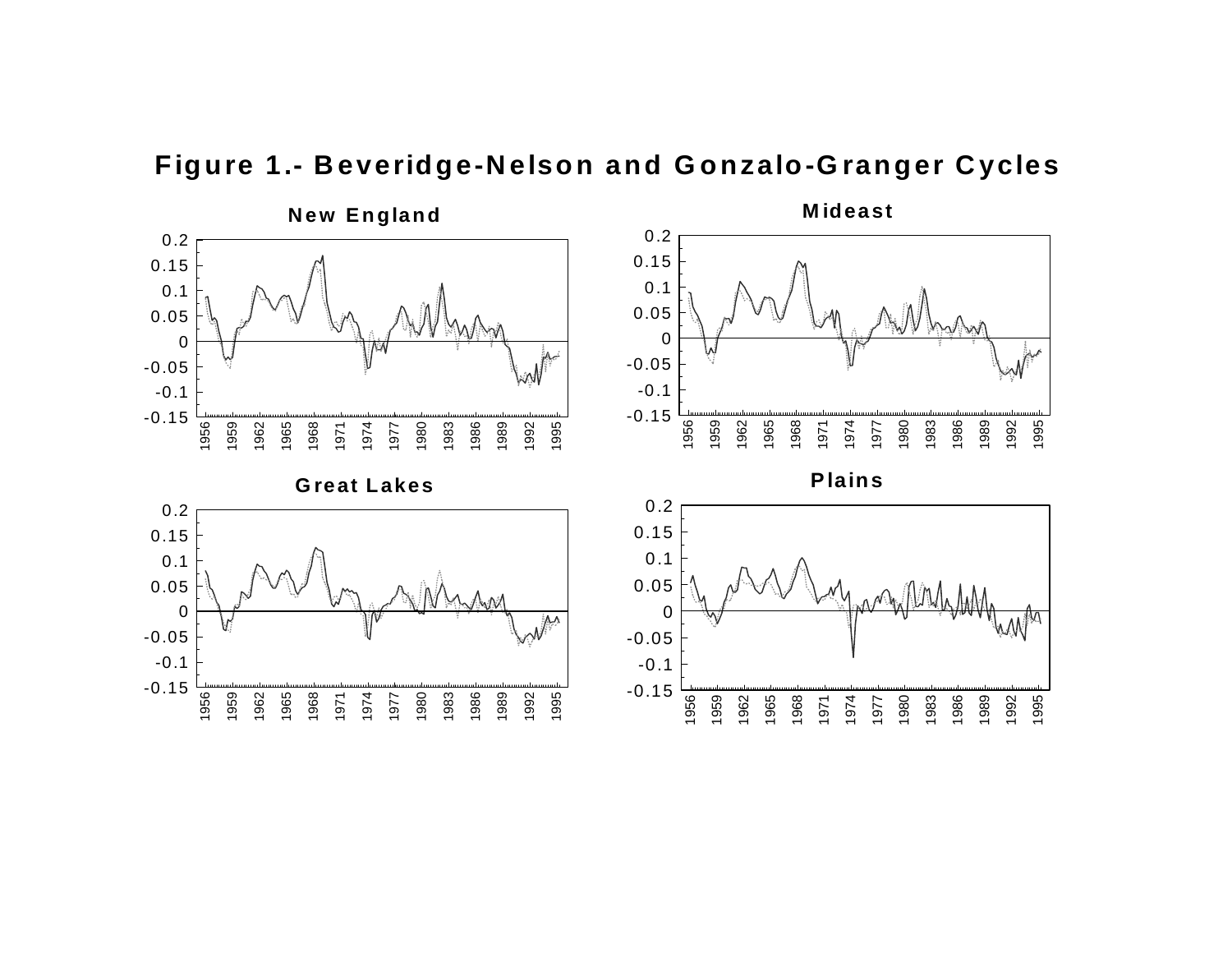**Figure 1a- Beveridge-Nelson and Gonzalo-Granger Cycles**



**Southwest** 1956 1959 1962 1965 1968 1971 1974 1977 1980 1983 1986 1989 1992 1995-0.15 -0.1 -0.05 00.050.10.15 0.2



Note: The graphs show the cyclical component of log real regional per capita personal income. The solid line shows the Beveridge-Nelson cycle, and the dashed line shows the Gonzalo-Granger cycle.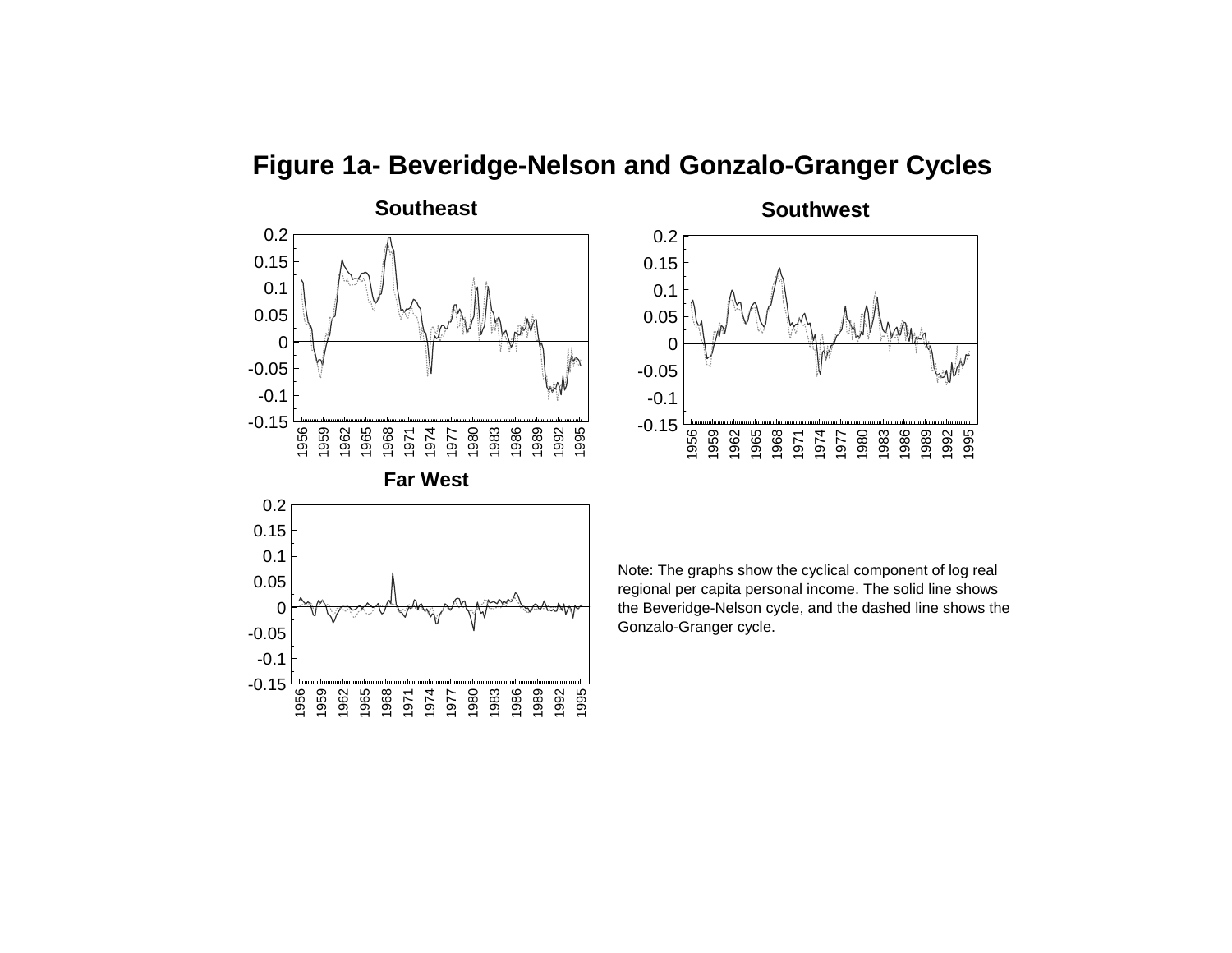## Figure 2.- Standardized Cyclical Components **<sup>o</sup> f R eg io <sup>n</sup> al P erso <sup>n</sup> al In <sup>c</sup> <sup>o</sup> <sup>m</sup> <sup>e</sup>**



Note: Each line represents the Beveridge-Nelson cyclical component of the log of real regional per capita personal income divided by its own standard deviation. The US represents the income weighted average of the regional cycles. The shaded bars correspond to the NBER reference dates.

 $NE = New England$ .  $ME = Mideast$ ,  $GL = GrantLakes$ ,  $PL = Plains$ ,  $SE = Southeast$ ,  $SW = Southwest$ , and  $FW = Far$  W est.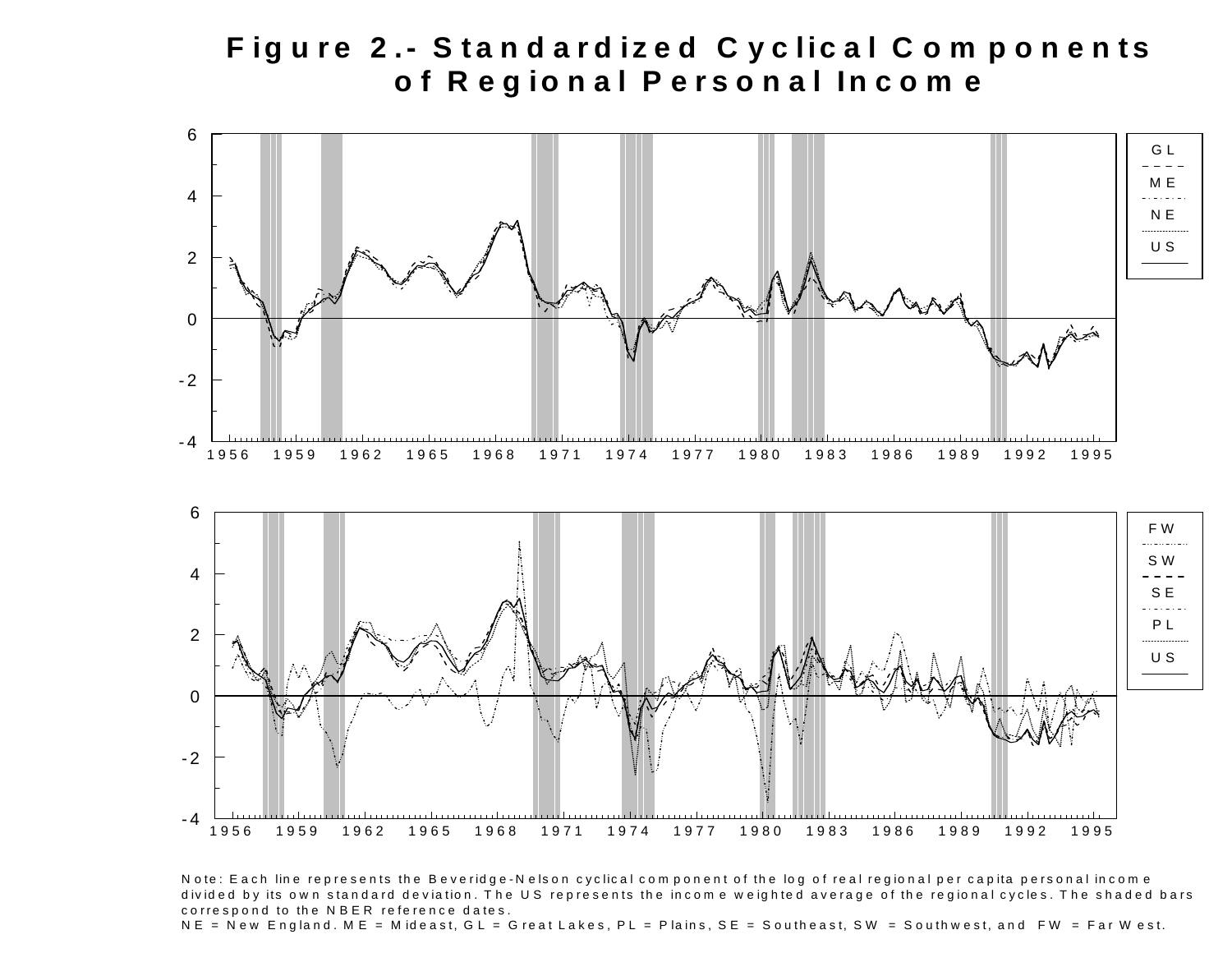#### **Endnotes**

1.Some studies have focused more narrowly on specific metropolitan areas. Studies by Coulson (1993) and Coulson and Rushen (1995) use VAR models of the economies of the Philadelphia (Coulson) and Boston (Coulson and Rushen) metropolitan areas to quantify national, industryspecific, and local influences. A number of other recent papers have looked at regional labor market dynamics [Blanchard and Katz (1992) and Davis, Loungani and Mahidhara (1997)].

2.See Appendix A for definitions of the regions.

3. The Beveridge-Nelson decomposition and Gonzalo-Granger decomposition are equivalent when the number of common cycles is equal to the cointegration rank of the system. See Proietti (1997) for details.

4.Both decompositions were calculated using Gauss code that implements the algorithm in Proietti (1997).

5.The trend and cycle components for the nation are weighted averages of trend and cycle estimates at the regional level. Each region's share of national real personal income is used as weights. The trend and cyclical components for the nation were also computed as unweighted averages of the regional trend and cyclical estimates. We found very little difference between the weighted and unweighted versions. We used the weighted average versions in this article.

6.The data in Table 4 were annualized to facilitate comparisons across recessions of different lengths.

7.Since it is debatable whether the 1980 and the 1981-82 recessions were one long recession, as opposed to two separate ones, we combined the 1980-82 period and report this as one recession at the bottom of each panel in Table 4.

8.The peaks and troughs of business cycles are dated by the National Bureau of Economic Research (NBER) by considering the comovement in many different economic indicators, such as gross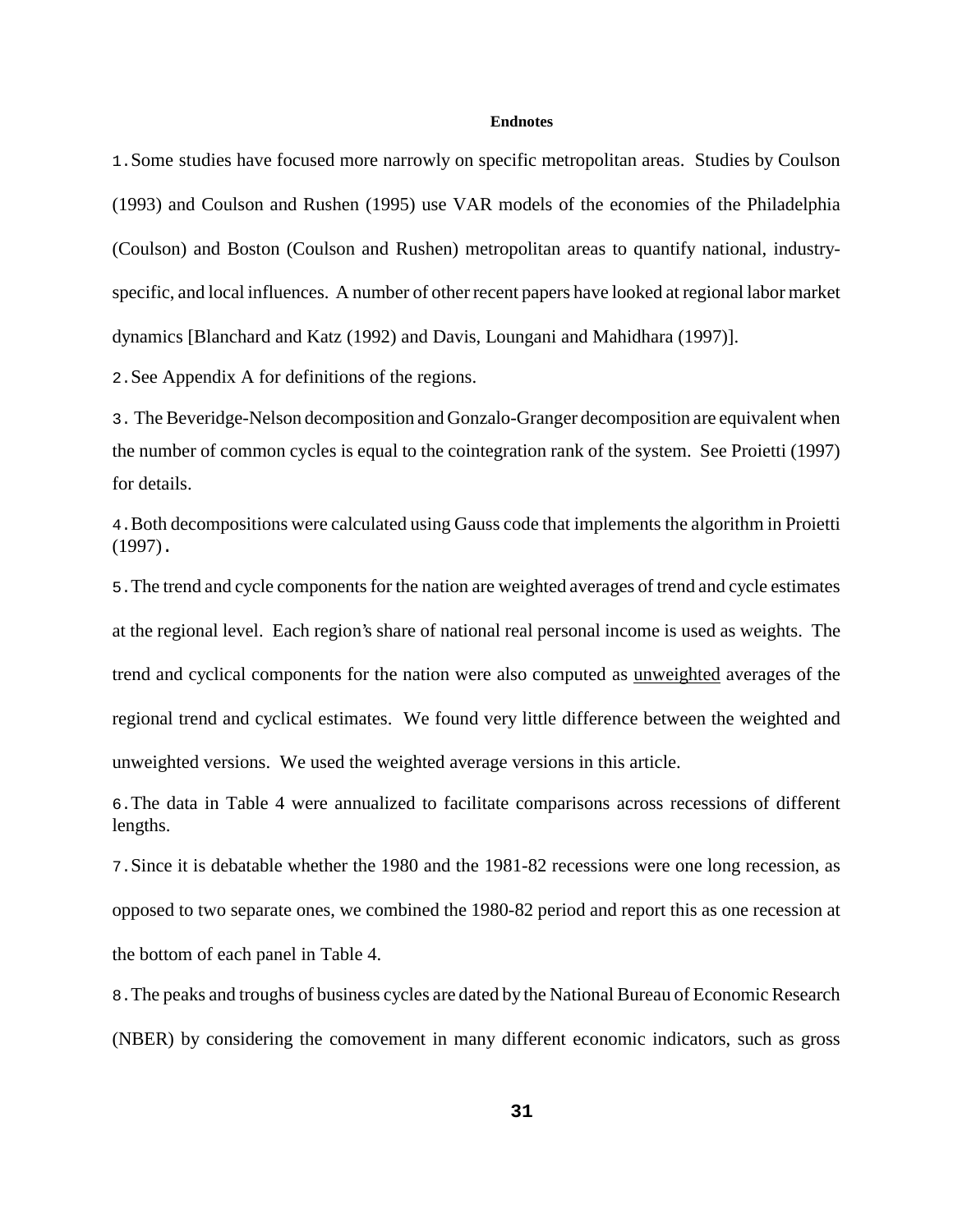domestic product, industrial production, personal income, sales, employment, and unemployment. By looking at changes in a variety of economic variables, the NBER minimizes the chance of reaching an erroneous conclusion based on mismeasurement. Unfortunately, many of these indicators are not available on a monthly basis at the regional level. Therefore, it is not possible to date the peaks and troughs of business cycles at the regional level.

9.Beveridge and Nelson (1981), using national data, show that the Beveridge-Nelson cyclical component corresponds with the traditional NBER dating.

10.We elected to use the BM index instead of the fed funds rate since funds rate changes can have different interpretations depending on the operating procedure in place. Narrative approaches, such as the BM index, minimize these difficulties by attempting to identify monetary policy shocks by looking at evidence derived from the Federal Open Market Committee's policy directives. Another advantage of the BM index is that inflation expectation series, which are not available quarterly for 1956-95 and must be estimated, are not required to generate real interest rates.

11.Defense expenditure consists of prime contracts awarded by the Department of Defense and by the National Aeronautics and Space Administration. We thank Prakash Loungani for providing these data.